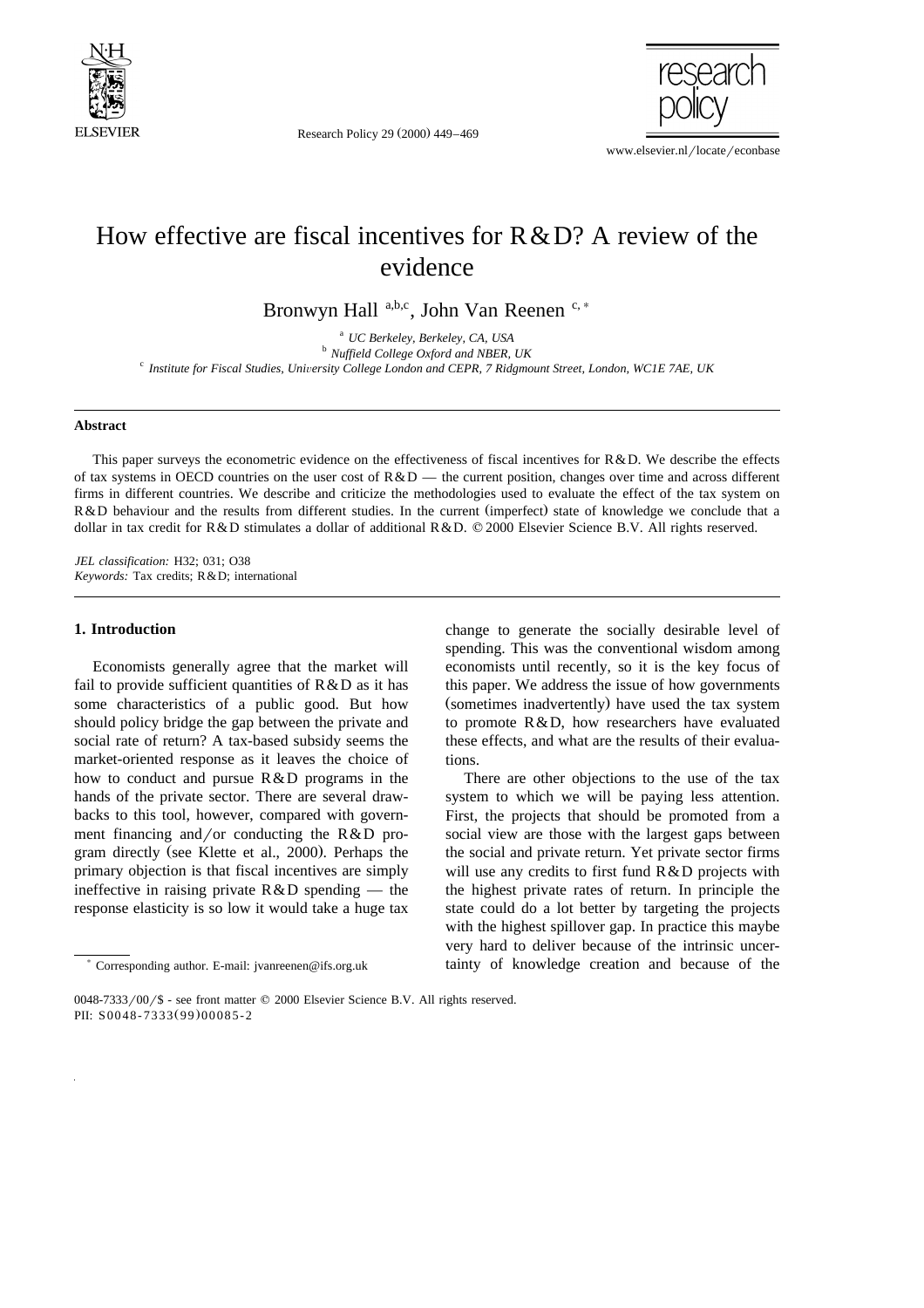tendency of states to reward lobbyists and bureaucrats rather than take the optimal decisions.  $\frac{1}{1}$  In the face of pervasive government failure to implement the optimal subsidy policy, tax credits appear more attractive.

Using the tax system to stimulate  $R&D$  is far from the ultimate panacea for failures in the market for knowledge. Implementation in the existing political and tax environment has meant that there are frequent changes in the fiscal incentives faced by firms that affect the costs of performing R&D in different ways for different companies at different times. This heterogeneity is a burden for companies and policy makers but is a boon for social scientists. A long-standing problem in the investment literature is the intractability of finding exogenous variation in the user cost of capital. The heterogeneity across firms and time in the cost of capital for this type of investment has the potential to help identify parameters of the underlying R&D investment demand equation. The frequent changes of government policy offer a rare opportunity to generate some exogenous movement in the price of  $R&D$  (even across firms) that could be used to identify a key part of the neoclassical model. What's bad for the economy may be good for the econometricians!

The paper is structured as follows. In Section 2 we examine the tax treatment of  $R & D$  in an international context and introduce the major issues. In Section 3 we critically outline the methodologies researchers have used to examine the effects of tax incentives on R&D. In Section 4 we present the survey of results and in Section 5 we offer some concluding comments.

1, which is drawn from many sources, summarizes the position in approximately 1995 to the best of our knowledge.  $2$  The second column of the table attempts to give the definition of R&D that is used for the purpose of the tax credit, which is often somewhat more restrictive than the Frascati manual (OECD, 1980) definition, but not always. The next two columns give the rates at which non-capital R&D and capital R&D are depreciated for tax purposes. One hundred percent means that the quantity is expensed. In most cases it is also possible to elect to amortize R&D expenditure. This might conceivably be an attractive option if operating loss carryforwards are not available (to use the  $R&D$ expense as a deduction even if no current tax is owed), but in most cases tax losses can be carried forward and back (see column 7).

Given that R&D capital expenditure is typically only  $10-13\%$  of business R&D, and that the business  $R&D$ –GDP ratio is typically 1–2% (OECD, 1984), implying an  $R&D$  capital equipment–GDP ratio of 0.1–0.2%, a remarkable amount of time has been spent in many of these countries tinkering with the expensing and depreciation rules for capital equipment used in  $R&D$  activities.<sup>3</sup> Although almost all countries (except for the UK) treat this kind of capital expenditure somewhat like ordinary investment, many have used complex speeded-up depreciation schemes at one time or another to give a boost to a R&D capital equipment investment; this can be often be justified by the simple fact that the economic life of this kind of specialized equipment is likely to be shorter than that for other types of capital. Frequently the depreciation involved is also

# **2. The tax treatment of R&D across countries**

#### *2.1. The current position*

The treatment of  $R & D$  by the tax system various extensively between countries and over time. Table

 $1$  On this point, see Cohen and Noll (1991) for discussion of the issue and a series of examples drawn from the U.S. experience of the past 30 years. They demonstrate that large federal R&D projects have frequently been continued well past the point where expected costs exceeded expected benefits due to the existence of stakeholders that had legislative influence.

 $2$  Sources include Asmussen and Berriot (1993), Australian Bureau of Industry Economics (1993), Bell (1995), Bloom et al. (1998, 2000), Griffith et al. (1995), Harhoff (1994), Hiramatsu (1995), Leyden and Link (1993), McFetridge and Warda (1983), Seyvet (1995), Warda (1994), and KPMG (1995).<br> $3 \text{ In addition to the features of the tax system targeted toward}$ 

R&D equipment expenditures at the federal level in many countries, in many U.S. states there is a special sales tax provision which exempts firms from paying sales tax on purchases or repairs of this kind of equipment. This amounts to an additional tax credit of about 4–8% in the states that have this provision.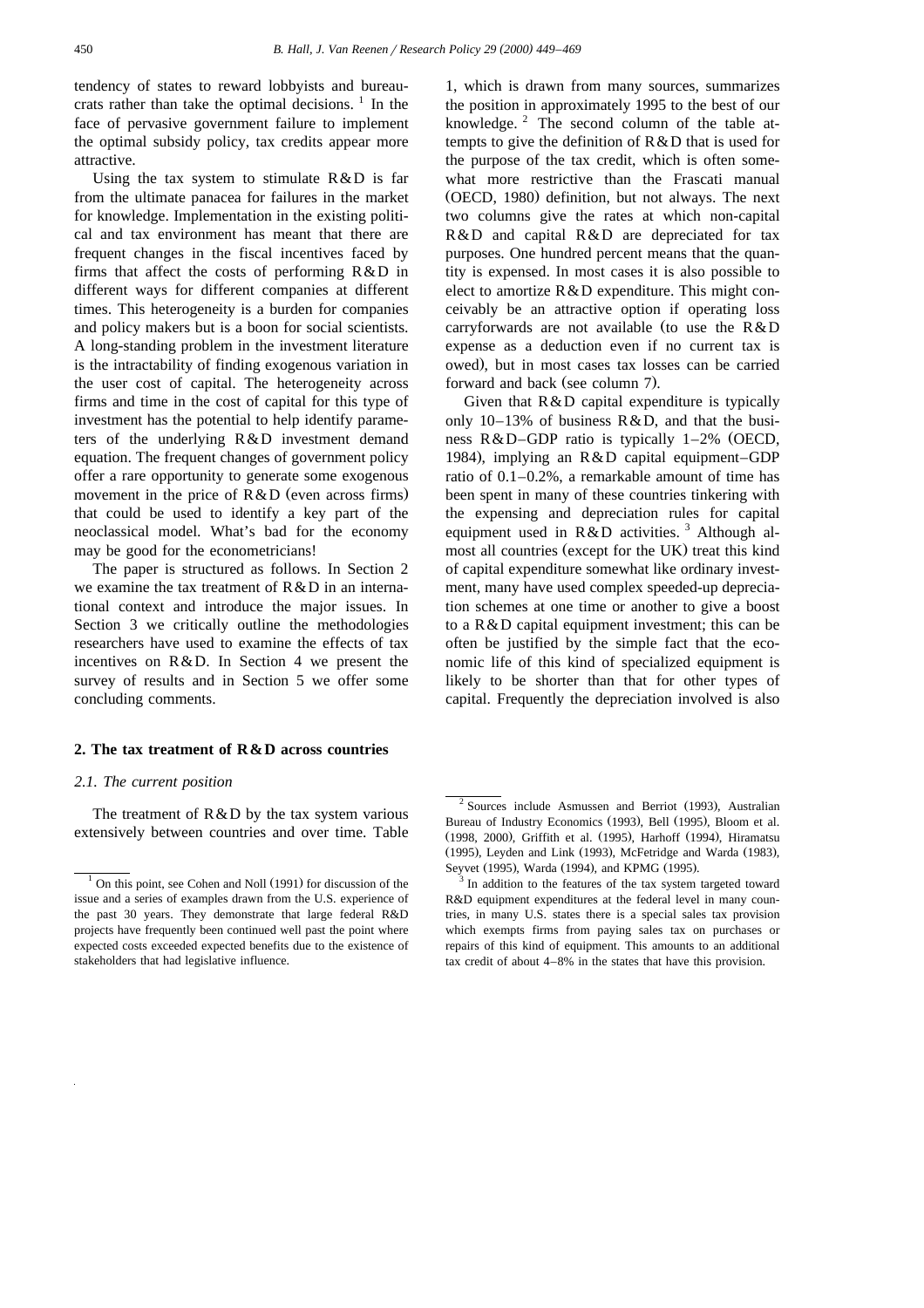subject to the R&D tax credit. Normally buildings or plant for use by an R&D laboratory do not participate in these schemes.

Columns 5 and 6 characterize the tax credit, if there is one. The rate and the base above which the rate applies are shown; when the base is zero, the credit is not incremental, but applies to all qualifying R&D expense. At the present time, it appears that only France, Japan, Korea, Spain, the US, and Taiwan have a true incremental R&D tax credit, and they each use a slightly different formula for the base. Canada has a non-incremental credit and Brazil has a non-incremental credit that is restricted to computer industry research. Column 9 shows that many countries also have provisions that specially favor R&D in small and medium-sized companies. In France, for example, this takes the form of a ceiling on the credit allowed that is equal to 40 million francs in  $1991-1993$  (approximately US\$6.7 million). The effect is to tilt the credit toward smaller firms, whereas direct R&D subsidies in France go to large firms to a great extent (Seyvet, 1995). An exception to this rule is Australia, which has a minimum size of research program to which the tax preference of 150% expensing applies: US\$20,000. This seems to be related more to the administrative cost of handling the R&D tax concession than to any policy decision (Australian Bureau of Industry Economics, 1993; Bell, 1995).

Columns 10 and 11 give any differences in tax treatment that apply to  $R & D$  done abroad by domestic firms or R&D done in the country by foreignowned firms. For the first type of R&D, any special incentives (beyond 100% deductibility) will typically not apply, except that up to 10% of the project cost for Australian-owned firms can be incurred outside Australia. For the second type of R&D, it is frequently difficult to tell from the summarized tax regulations. In Korea and Australia, foreign firms do not participate in any of the incentive programs. In the US and Canada, they are treated like domestic firms, except that they do not receive an  $R&D$  grant in Canada when their tax liability is negative.

Column 8 details whether the incremental tax credit is treated as taxable income, that is, whether the expensing deduction for  $R & D$  is reduced by the amount of the tax credit. Whether or not this is true typically has a major effect on the marginal incentive faced by a tax-paying firm, but it is somewhat hard to ascertain in many cases whether this feature applies.

#### *2.2. Changes o*Õ*er time*

Reforms of systems of taxing corporate income over the past decade have tended towards lowering statutory rates and broadening the tax base. What has happened to the tax treatment of R&D over that time period? This section documents some of the main changes in the tax treatment of  $R & D$  in eight countries over the period 1979 to 1994 (see Bloom et al.  $(1998, 2000)$  for more details). It is worth noting that the cost of  $R&D$  figures reported in this section are calculated assuming that the R&D investment qualifies for any credit, that the amount of credit is not constrained by any capping rules and that the firm has sufficient tax liability against which to offset the credit. In the next section we investigate how the various credits affect firms in different positions.

The following assumptions are made concerning the type of R&D investment to be analysed. We consider a domestic investment, financed from retained earnings, in the manufacturing sector and divided into three types of asset for use in  $R &D$  current expenditure, buildings, and plant and machinery. An important assumption in the modelling strategy used here is that current expenditure on  $R&D$  is treated as an investment — that is, its full value is not realised immediately but accrues over several years. Current expenditure on R&D is assumed to depreciate at 30% a year, buildings at 3.61% and plant and machinery at 12.64%.

Fig. 1 shows how the tax treatment of  $R&D$  has changed over time. This graph shows the tax component of the user cost of R&D for a typical R&D  $^4$ investment in Australia, Canada, France and the US. These are the four countries that had the most gener-

<sup>&</sup>lt;sup>4</sup> "Typical" means a domestic investment financed from retained earnings for a firm which is not tax exhausted or hitting any maximum tax credit caps.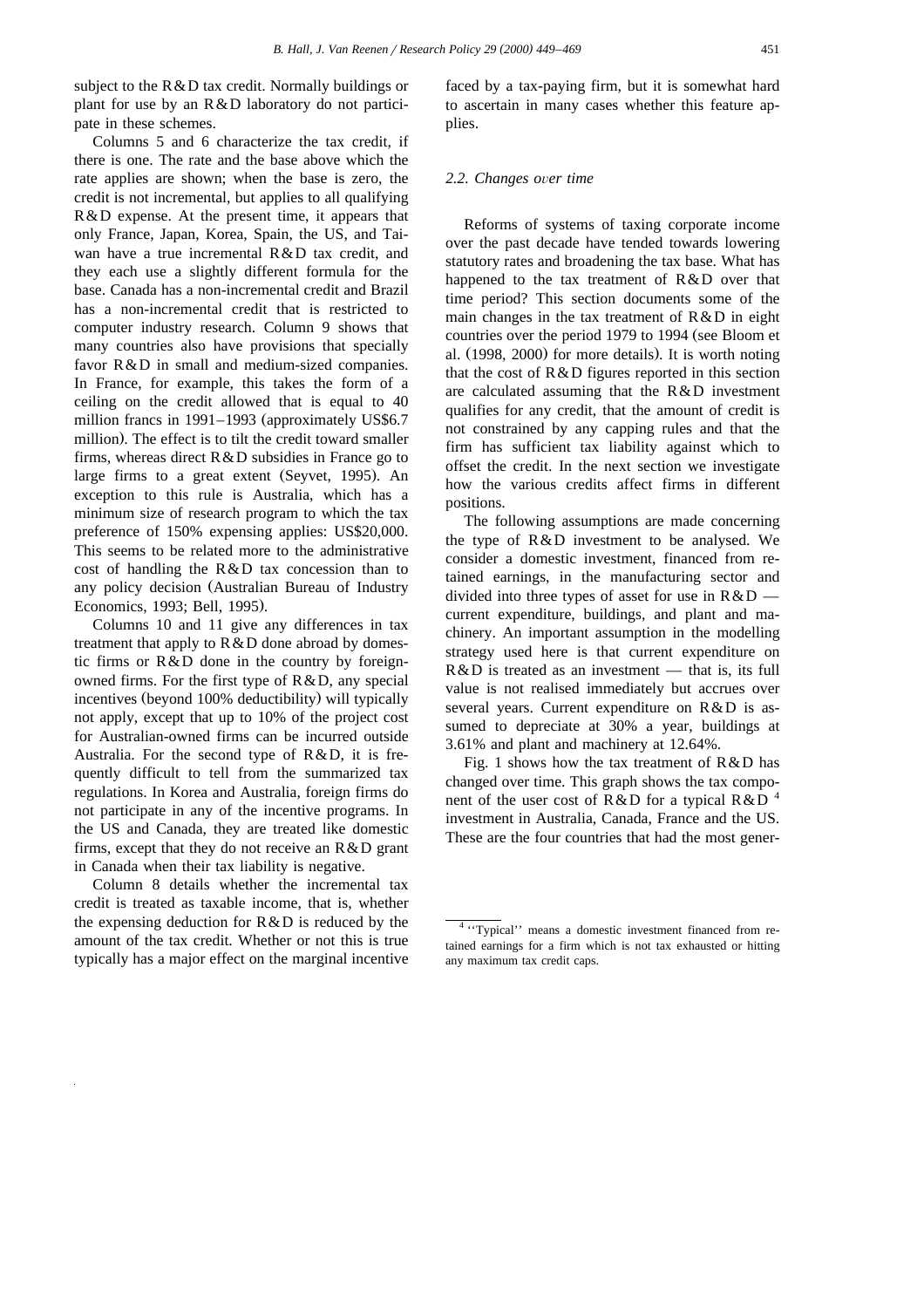|                                                              | The tax treatment of R&D around the world                                                        |                                     |                                                |                                  |                                                        |                                                 |                                                             |                                                                                                  |                                               |                            |
|--------------------------------------------------------------|--------------------------------------------------------------------------------------------------|-------------------------------------|------------------------------------------------|----------------------------------|--------------------------------------------------------|-------------------------------------------------|-------------------------------------------------------------|--------------------------------------------------------------------------------------------------|-----------------------------------------------|----------------------------|
|                                                              | $\widehat{\circ}$                                                                                | $\odot$                             | $\bigoplus$                                    | $\widehat{\circ}$                | $\widehat{\circ}$                                      | $\widehat{c}$                                   | $\circledS$                                                 | $\widehat{\odot}$                                                                                | (10)                                          | $\widehat{1}$              |
| enacted)<br>Country<br>(date                                 | Definition of R&D<br>for tax credit                                                              | deprecia-<br>tion rate<br>R&D       | R&D capital<br>depreciation<br>rate            | Tax credit<br>rate               | incremental<br>tax credit<br>Base for                  | carryforward<br>Carryback<br>$(CB)$ and<br>(CF) | taxable?<br>Credit                                          | treatment for<br>Special<br><b>SMEs</b>                                                          | Foreign R&D<br>by domestic<br>firms           | R&D by<br>foreign<br>films |
| Canada<br>(1960s)                                            | Frascati, excl. soc sci.<br>marketing, routine<br>testing, etc.                                  | 100%                                | DB, 20% ITC,<br>100% or 20%<br>not buildings   | 20%                              | $\circ$                                                | $10~yr$ CF<br>3 yr CB,                          | yes                                                         | grant if no tax liab., no ITC, etc.<br>40% to $R = C$200 Kexpense$<br>35% cap eq ITC to<br>\$2 M |                                               | 20% only?                  |
| France<br>(1983)                                             | Frascati, incl. patent dep.<br>contract R, excl. office<br>expenses & support<br>personnel incl. | or 5 yr cap.<br>100%                | (not buildings)<br>accelerated<br>$3-yr$ SL    | 50%                              | $+ R(-2)/2$<br>$(R(-1))$<br>(real)                     | TC refunded<br>5-yr for OL,<br>5-yr CF,         | $\overline{\mathbf{a}}$                                     | (recaptured) TC < 50MFF<br>yes                                                                   | no accel dep<br>unless cons.<br>no credit     | ç.                         |
| Germany                                                      | upgrades, SW, overhead<br>Frascati, incl. Develop-<br>ment, improvements,<br>software            | cap. If acq.<br>100%                | $4\%$ SL $-$ bldgs,<br>cash grants?<br>30% DB, | none                             | $\mathbb{R}^4$                                         | $1/5$ yr                                        | $\mathbb{R}^4$                                              | cash grant/ITC<br>assistance via                                                                 |                                               | royalties<br>25% on        |
| Italy                                                        | Frascati, incl. Software                                                                         | 100%                                | accelerated                                    | none                             | $\mathbb{E}^{\mathsf{A}}$                              | $\mathbb{E}^{\mathsf{A}}$                       | $\sim$                                                      | yes, ceiling                                                                                     |                                               |                            |
| $\begin{array}{c} \text{Japan} \\ \text{(1966)} \end{array}$ | Frascati, incl. depreciation<br>of P&E, deferred charges<br>benefit $> 1$ yr, incl.<br>Software  | or 5 yr cap.<br>or 5 yr cap<br>100% | 5% TC - bldgs<br>accelerated                   | (max at 10%<br>tax liab.)<br>20% | max R since<br>1966                                    | usual but credit<br>limited to 10%<br>$5 - yr$  | $\overline{\phantom{0}}$                                    | $(cap < Y100 m)$ ,<br>$6\%$ for envir.<br>6% R instead<br>disease                                | 6% credit for<br>foreign labs<br>coop with    | royalties<br>20% on        |
| UK                                                           | treated as an expense,<br>no special definition;<br>however                                      | 100%                                | "scientific<br>research"<br>100% if            | none                             | $\mathbb{E}^{\mathsf{A}}$                              | 5-yr CF                                         | Á                                                           |                                                                                                  |                                               | royalties<br>25% on        |
| (July 1981)                                                  | excl. contract R (for doer),<br>improv., 35% contract R<br>rev. engineering, prod.               | 100%                                | 15-yr. for bldgs<br>$3-yr$ .                   | 20%                              | avg of 84–88 $\rm R$                                   | $3/15$ yr                                       | yes                                                         | R&D to Sales 3%<br>for startups                                                                  | not eligible                                  | domestic<br>same as        |
| $\frac{1}{1}$ (July 1985)<br>Australia<br>Austria            | some testing, marketing<br>Frascati, excl. soc sci,<br>Dev. and improv. of<br>overhead, software | 105%<br>150%                        | (not buildings)<br>accelerated<br>$3-yrS$ L    | none<br>none                     | $\mathbb{A}^{\mathsf{A}}$<br>$\mathbb{A}^{\mathbb{A}}$ | $3/10$ yr<br>5-yr CF                            | $\stackrel{\triangle}{\simeq}$<br>$\mathbb{A}^{\mathbb{A}}$ | ceiling; reduced<br>R&D programs<br>credit for small                                             | up to 10% of<br>incl in 1995?<br>project cost | provisions<br>no special   |
| Belgium                                                      | valuable inventions<br>incl. Software                                                            | 100% or<br>3 yr cap.                | $20 - yr$ $ b$ <i>dgs</i><br>$3-yr$ SL         | none                             | $\mathbb{A}^{\mathbb{A}}$                              | $5-yr$ CF                                       | ÁN                                                          | capital deduction<br>$10 - 15%$ addl                                                             |                                               |                            |

 $\frac{1}{2}$  $x \in \mathbb{R}$ ۰,  $\frac{5}{5}$  $\ddot{\cdot}$ Table 1<br>The tax t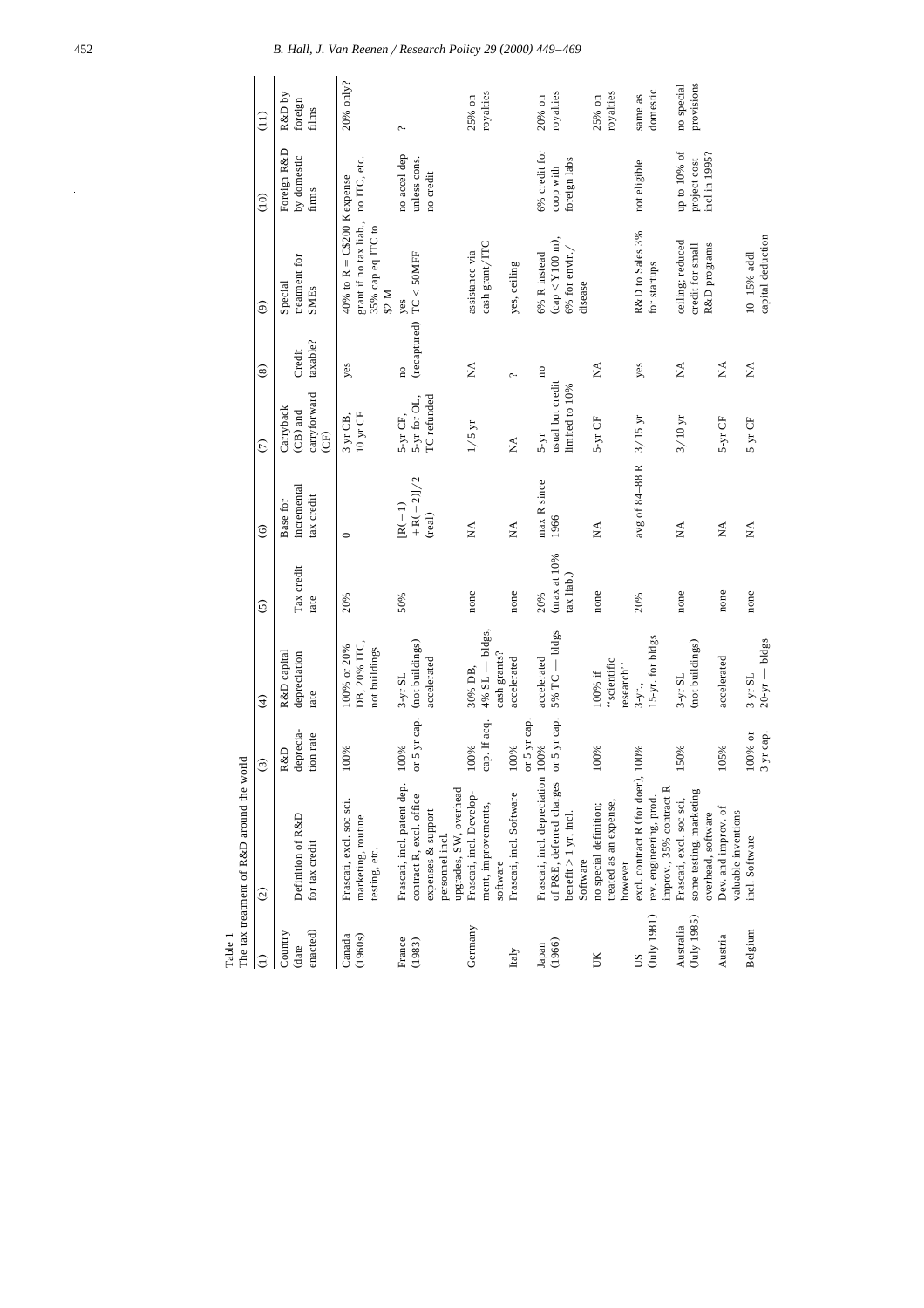| Brazil                | R&D in computer ind.                           | 100%                           | like investment                                  | 100% of comp.<br>none | $\lessapprox$                  | 4-yr CF               |                                |                        |                               |                           |
|-----------------------|------------------------------------------------|--------------------------------|--------------------------------------------------|-----------------------|--------------------------------|-----------------------|--------------------------------|------------------------|-------------------------------|---------------------------|
| China (PRC) NA        |                                                |                                |                                                  | none                  |                                |                       |                                |                        |                               |                           |
| Denmark               | Special tech programmes<br>with EC researchers | 100%?                          | 100%                                             |                       | $\sim$                         | 5-yr CF               | $\sim$                         |                        |                               |                           |
| India                 | scientific research<br>or knowhow              | 100%                           | except land<br>100%                              | none                  | $\tilde{\mathbf{z}}$           | ç.                    | $\mathbb{A}^{\mathbb{A}}$      |                        | 30-50% on royalties           |                           |
| Ireland               | scientific research                            | 100%                           | 100% (not related), up to 400%?<br>15% otherwise |                       | ċ.                             | ç.                    | ò.                             | TC ceiling of          | 27% on royalties;             |                           |
| Korea                 | experimental and<br>incl. software             | 100%                           | 18-20% deprec,                                   | 10%                   | 0 avg of last 2 yrs?           |                       | $\overline{\mathbf{n}}$        | yes; special<br>525000 | $10 - 16%$ on<br>tax treaties | no special                |
|                       | research expenditure                           |                                | $5.6\% - b$ ldgs                                 | 25%                   |                                |                       |                                | rules for startups     | royalties                     | provisions                |
| Mexico                |                                                | 100%                           | $20 - yr$ $ b$ <i>dgs</i><br>3-yr SL,            | none                  | $\mathbb{A}^{\mathsf{A}}$      | ç.                    | $\stackrel{\triangle}{\simeq}$ |                        |                               |                           |
| Netherlands           | Wages of R&D leading to                        | 100%                           | like investment                                  | $12.5 - 25%$          | $\circ$                        | 8-yr CF               | $\mathbf{a}$                   | yes; ceiling on ITC    | no tax on royalties           |                           |
| (1994)                | prod. dev. (not services)                      | or 5 yr cap.                   |                                                  |                       |                                |                       |                                | max on R&D wages       |                               |                           |
| Norway                | prod. dev., capitalized                        | 100%                           | like investment                                  | none                  | $\mathbb{X}^{\mathsf{A}}$      | $10$ yr $\mathrm{CF}$ | $\mathbb{R}^{\mathbb{A}}$      |                        | no tax on royalties           |                           |
|                       | knowhow                                        | cap if prod.                   |                                                  |                       |                                | (res. reserve)        |                                |                        |                               |                           |
| Portugal              | usual                                          | $3$ yr cap. $\,$<br>$100\%$ or |                                                  | none                  | $\stackrel{\triangle}{\simeq}$ |                       | $\mathbb{E}^{\mathsf{A}}$      |                        | does not<br>apply             | $0 - 27%$ on<br>royalties |
| Singapore             | excl. soc. sci., quality                       | cap. except                    | deprec. as                                       | addl deduction NA     |                                | ç.                    | $\mathbb{A}^{\mathsf{A}}$      | yes                    |                               |                           |
|                       | control, software                              | some ${\rm R\&D}$              | usual                                            | (200%)                |                                |                       |                                |                        |                               |                           |
|                       | South Africa scientific research               | $100\%$ for                    | 25% dep                                          | none                  | $\stackrel{\triangle}{\simeq}$ | ç.                    | $\stackrel{\triangle}{\simeq}$ |                        |                               |                           |
|                       | development of tech.                           | $\approx$                      | for cap                                          |                       |                                |                       |                                |                        |                               |                           |
|                       |                                                | cap. for D                     |                                                  |                       |                                |                       |                                |                        |                               |                           |
| Spain                 | excl. routine prod.                            | amortize                       | 100%                                             | 15%/30%,              | avg of last 2 yrs              | 5-yr CF-OL,           | $\mathbb{E}^{\mathbb{E}}$      |                        | 5-25% on royalties            |                           |
|                       | improve. incl. software                        | over 5 yrs                     | or depreciate                                    | 30%/45%<br>on F.A.    | (for higher rate)              | 3-yr CF-TC            |                                |                        |                               |                           |
| Sweden                |                                                | 100%                           | 30% DB,                                          | none                  | $\mathbb{R}^4$                 | tax liability         | $\mathbb{E}$                   |                        |                               |                           |
| discontinued<br>1984) |                                                |                                | $4\%$ SL $-$ bldgs                               |                       |                                |                       |                                |                        |                               |                           |
| Switzerland           | none                                           | 100%                           | like investment                                  | subcontracted         | $\sim$                         | $2-yr$ CF             | $\sim$                         |                        | 35% on royalties              |                           |
|                       | incl. software                                 | or 5 yr cap.                   |                                                  | research              |                                |                       |                                |                        |                               |                           |
| Taiwan                | usual                                          | 100%                           | deprec. as                                       | 15%                   | 2% revenue,                    | $4-yr$ CF             | ÁN                             |                        | 3.75-20% on royalties         |                           |
|                       |                                                |                                | usual                                            | 20%                   | 3% revenue                     |                       |                                |                        |                               |                           |
| Notes to Table 1:     |                                                |                                |                                                  |                       |                                |                       |                                |                        |                               |                           |

Notes to Table 1:

1. Situation in 1995 unless elsewhere specified.

Notes to Table 1:<br>1. Situation in 1995 unless elsewhere specified.<br>2. Abbreviations: R = research, NA = not applicable, KC = incremental tax credit, TC = tax credit. 2. Abbreviations:  $R =$  research,  $NA =$  not applicable,  $KC =$  incremental tax credit,  $TC =$  tax credit.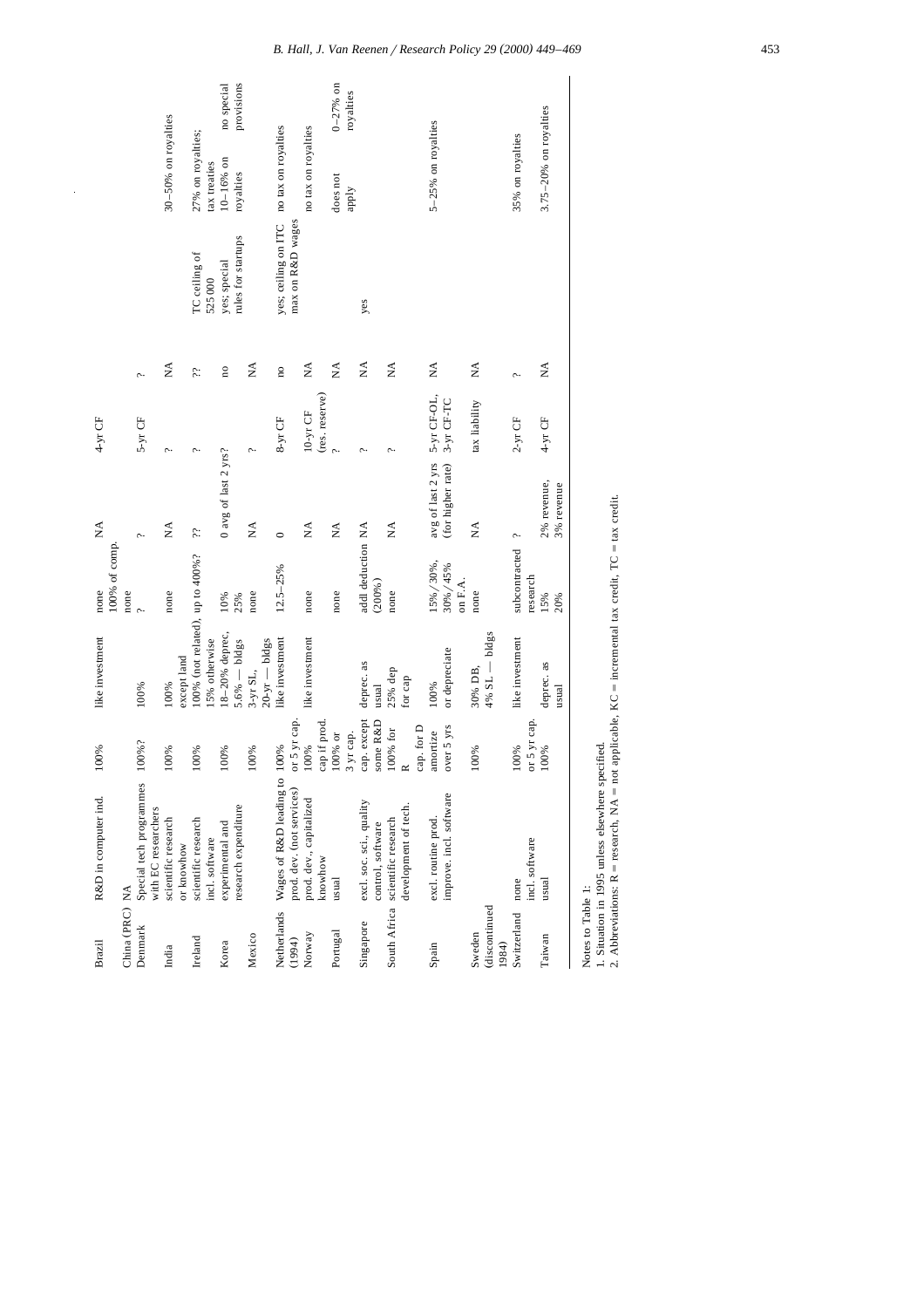

Fig. 1. Tax component of  $R & D$  user cost — four most generous countries. Source: Bloom et al. (2000).

ous treatment of  $R&D$ . The tax component user cost measures the generosity of the tax system in subsidising  $R&D$  (see Appendix A). In general, the full user cost depends on differential inflation and interest rates, but we have set the real interest rate to be 10% across all countries and years to highlight the tax element of the user cost. The user cost is weighted across assets (90% current expenditure, 3.6% buildings, and 6.4% plant and machinery). A value of unity signals that the tax system is broadly neutral with respect to R&D. This can occur if all R&D was fully written off and there were no special tax credits.

Taking any year in isolation, it is clear that large differences exist among countries, a feature highlighted in previous studies. It appears that Canada has the most generous treatment of R&D, except during 3 years in the mid 1980s when Australia gave a larger subsidy. Furthermore, in all of these countries the tax treatment of R&D has become *more* generous since the early 1980s, although there has been considerable turbulence. The relative position of countries has moved around and there are substantial changes in the tax wedge on R&D due to changes in tax policies. The mid to late 1980s was a period of particular change. This variation illustrates the difficulty for firms considering long term investment plans, that there may be considerable uncertainty about the permanence of fiscal incentives.

The reasons for the periods of large change in the cost of R&D vary across countries. In Australia, the large drop in 1985 was due to the introduction of a 150% ''superdeductibility'' for R&D. The subsequent increase was due to the lowering of Australia's statutory rate of corporation tax. The generosity of the Canadian system is driven by the fact that the credit rate is relatively high on the incremental amount of R&D. The fall in the cost of R&D in 1988 was precipitated by the introduction of a second credit in Ontario (the province which we model here). In France, the introduction of the credit in 1983 had much less effect than the redefinition of the base (from a moving base to a fixed base and then back again) which occurred between 1987– 1990. Similarly in the USA, the base re-definition in 1990 had as large an effort as the introduction of the credit in 1981. These points illustrate that the statutory credit rate is not of over-riding importance to the cost of  $R&D$ . The design and implementation of the schemes (such as the definition of the base) and the effects of other parts of the tax system (such as the statutory tax rate) are at least of equal importance in explaining the trends over time.

Fig. 2 shows the tax wedge in the four less generous countries. In these countries the tax systems are broadly neutral to  $R & D$  (i.e., the tax wedge is close to zero). There have not been many changes in the tax treatment of  $R & D$  in these countries over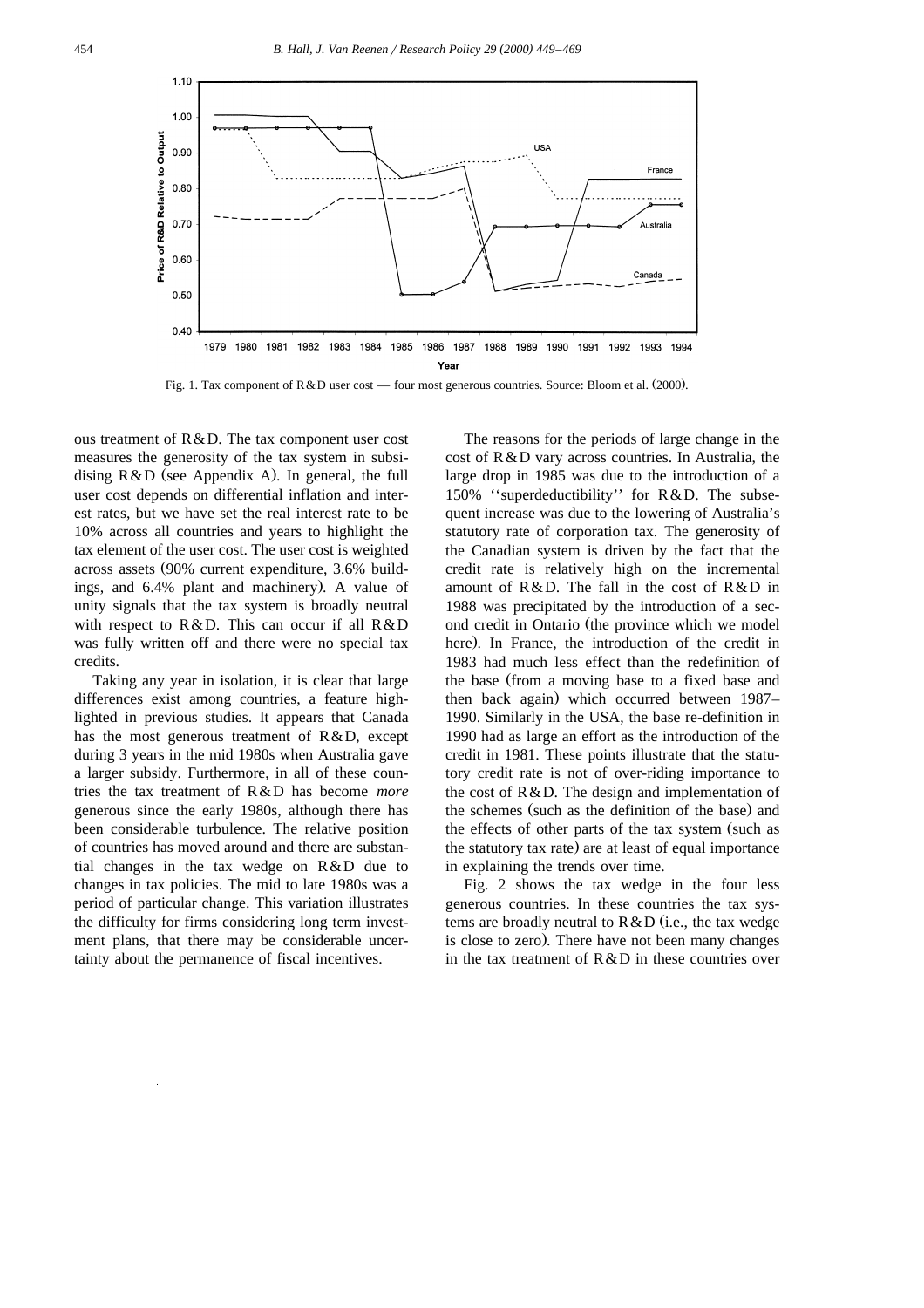

Fig. 2. Tax component of the user cost of  $R&D$  — four least generous countries. Source: Bloom et al. (2000).

this period. Japan occupies an intermediate position, however, as the only country in this group which has an R&D tax credit although the UK does also give an allowance for R&D capital expenditure.

Another striking feature of Figs. 1 and 2 taken together is that the range of the user costs at the end of the period is greater than at the start. In 1979 the mean effective marginal tax wedge on the typical



Fig. 3. Distribution of the effective  $R & D$  tax credit — U.S. Source: Hall (1993).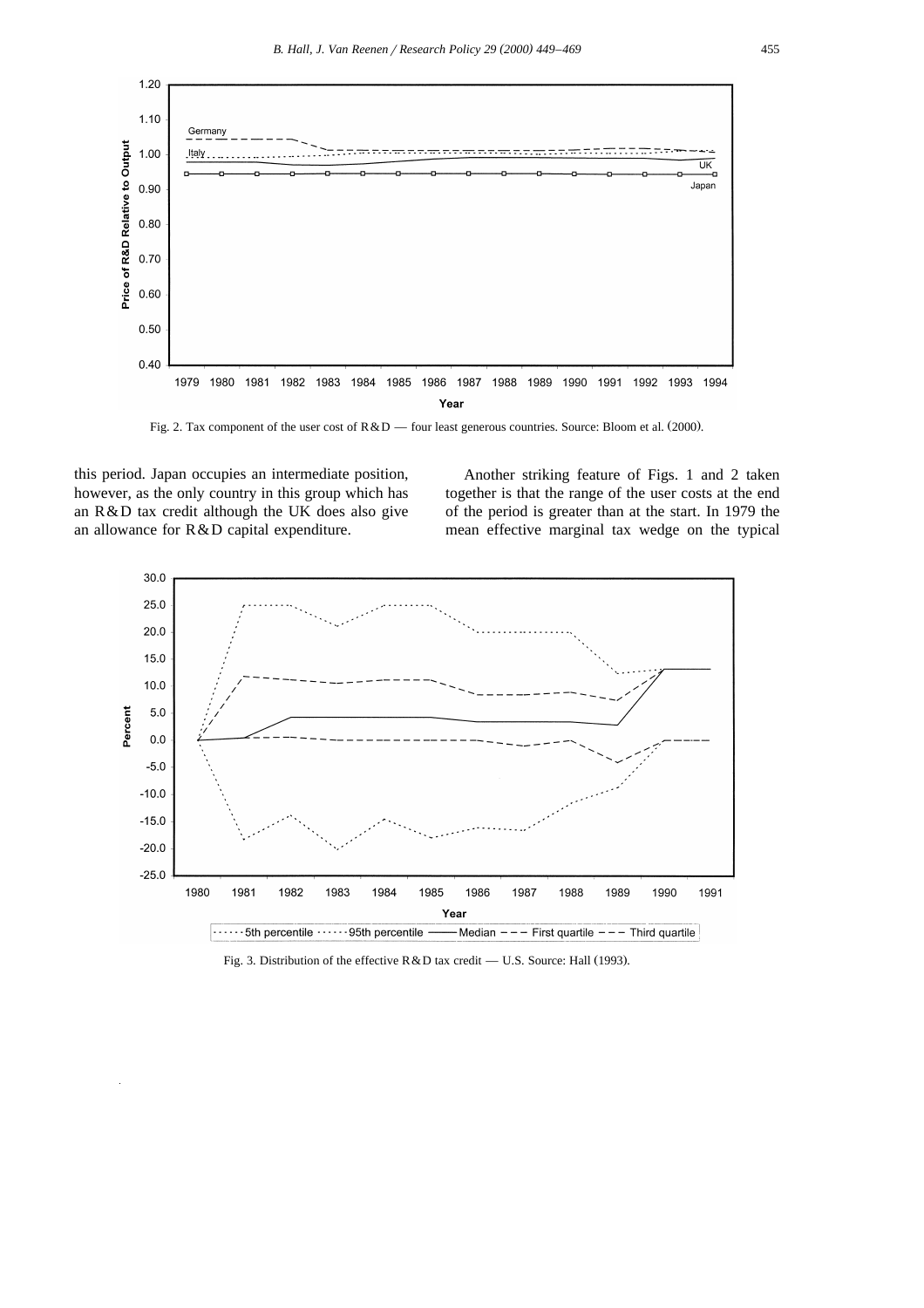

Fig. 4. Distribution of the effective R&D tax credit — Canada. Source: Dagenais et al. (1997).

R&D investment was 0.953 with a standard deviation of 0.098. By 1994 the mean had fallen to 0.857 and the standard deviation increased to 0.163.

## *2.3. Heterogeneity of the effects of the tax system*

One of the striking findings of the flourishing of micro-economic studies in the last two decades is the huge heterogeneity between different firms. The way in which the R&D tax credit creates heterogeneous and often perverse incentives has been a key feature of the debate on the (un)desirability of  $R&D$  tax credits. The heterogeneity emerges in many ways. First, unless there is a full refund then many firms will not be able to use the full value of the tax credit because they do not have sufficient taxable profits  $(e.g., young firms or firms in recession)$ . Carryforwards and carrybacks will compensate for this to an extent depending on interest rates and expectations of future taxable profits. Second, there are usually caps limiting the maximum credit available. Third, the definition of the base will affect firms in different ways. A moving base will mean that firms who are intending to increase their  $R&D$  may be put off because their current increases increase the size of the base which will limit their future tax rebates (Eisner et al., 1982).

To illustrate the importance of heterogeneity, Fig. 3 shows the distribution of the user cost of R&D in the US over time (The user cost is defined slightly differently from Figs. 1 and  $2$  – see Hall, 1993). There is considerable heterogeneity for most of the period. The reduction in the 1990s is due to moving from a moving base to a fixed base in 1989. A similar graph for Canada is given in Fig. 4. This variation between firms is almost certainly an additional source of uncertainty facing firms. It offers a potential source of identification in firm panel studies of R&D.

#### **3. Effectiveness of the R&D tax credit**

There are two approaches to evaluating the effectiveness of any tax policy designed to correct the insufficient supply of a quasi-public good. The first asks whether the level of the good supplied after the implementation of the policy is such that the social return is equal to the social cost. In this situation, that would involve comparing the marginal return to industrial R&D dollars at the societal level to the opportunity cost of using the extra tax dollars in another way, for example, in deficit reduction. This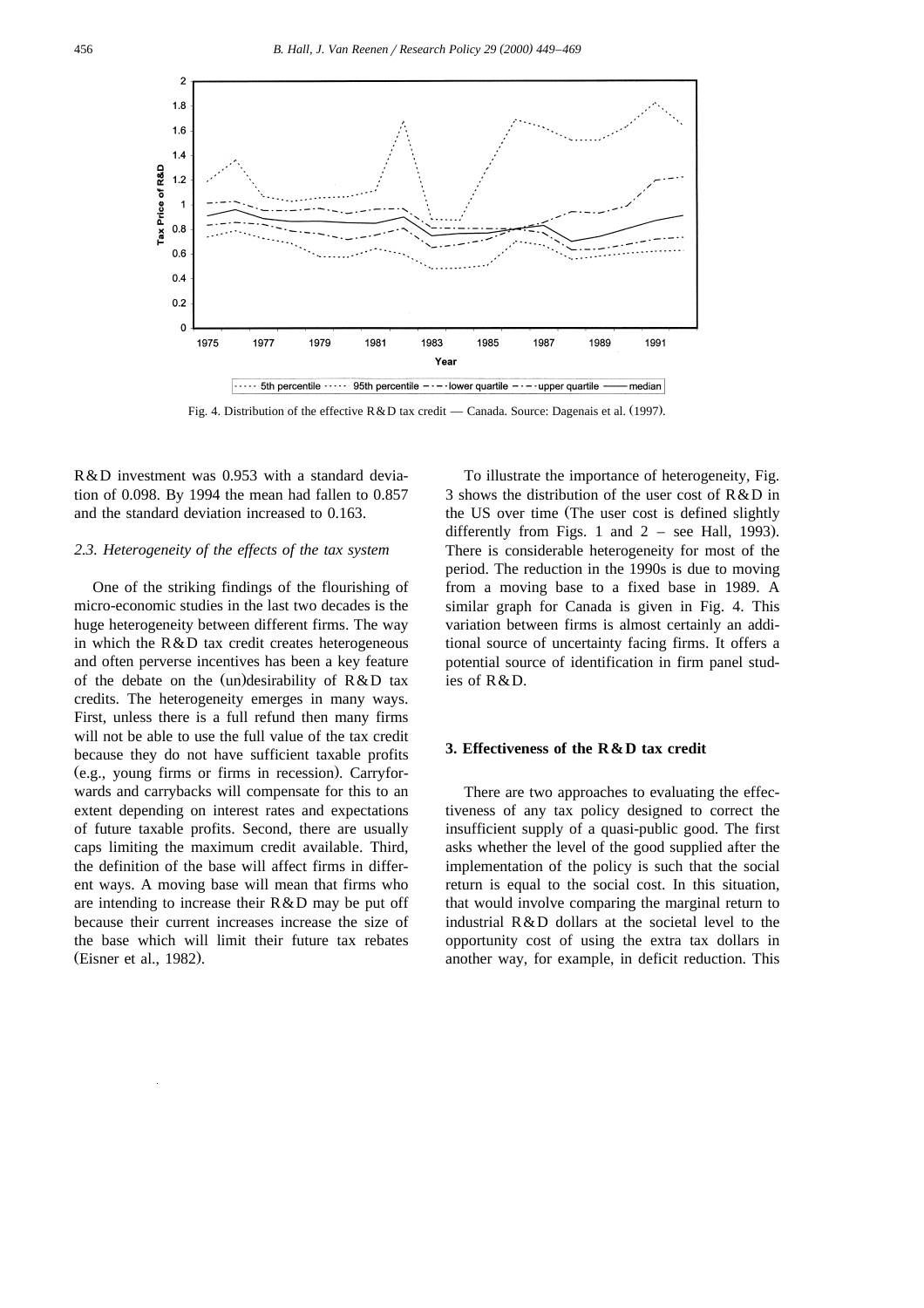is a very tall order, and policy evaluation of the tax credit usually falls back on the second method, which is to compare the amount of incremental industrial R&D to the loss in tax revenue. The implicit assumption in this method is that the size of the subsidy has been determined and that the only question to be answered is whether it is best administered as a tax credit or a direct subsidy. Obviously, this kind of benefit–cost ratio is only very loosely connected with the magnitude of the gap between the social and private returns to  $R & D$ , if at all. It might be that the social return from additional industrial research is very high. If it is very high one may be willing to give up more tax dollars than the actual research induced by the tax subsidy. On the contrary, if the social return is only slightly higher than the private return, lowering the cost of research might cause the firm to do too much.  $5$  In this case, even though the tax credit induces more industrial R&D than the lost tax revenue, it would not be a good idea, because one could have spent that tax revenue on some other activity which had a higher social return. Fortunately, the available evidence on the social return to  $R&D$  suggests that the first case is more likely than the second.

Most evaluations of the effectiveness of the  $R&D$ tax credit have been conducted using the second method, that is, as benefit–cost analyses. We need to calculate both the amount of  $R&D$  induced by the tax credit, and computing the costs requires estimating how much tax revenue is lost due to the presence of the credit. The ratio of these two quantities is the benefit–cost ratio; if it is greater than one, the tax credit is a more cost-effective way to achieve the given level of R&D subsidy; if it is less than one, it would be cheaper to simply fund the R&D directly. This part of the paper critically reviews the methodology underlying these evaluations and surveys the resulting evidence, including the small number of studies that have been conducted using data from outside the US.

#### *3.1. Costs of R&D tax support*

The first ingredient in doing a benefit–cost analysis of the tax credit is the computation of total cost. The total social cost consists of the net tax revenue loss due to the credit plus the costs of administering it, both to the firm and to the taxing authority. In practice, the cost computed has been simply the gross tax credit claimed. At best this has been done by simply adding up the credits claimed by the firms that use the credit (Mansfield, 1986; Hall, 1993), sometimes adding in the unused credits that have been used to offset prior-year liabilities (U.S. General Accounting Office, 1989). Occasionally estimates have been produced relying only on representative or average firm behavior; this method is likely to produce erroneous results given the extreme heterogeneity in the data. Either way, this type of analysis ignores the fact that the existence and use of the R&D tax credit may have implications for the overall tax position of the firm, so that the net change in tax revenue because of the credit is not captured by simply adding up the credits. It is likely that these other effects are relatively small, but by no means certain.

The second omission in the conventional computation is the administrative cost of the tax credit. The GAO Study of 1989 (U.S. General Accounting Office, 1989), updated in 1995, makes it clear that these costs can be high, but offers no estimate of their magnitude. Difficulties arise in two areas: the definition of eligible  $R&D$ , which typically requires a distinction between routine and innovative research, and may be more restrictive than the definition used by the firm's accountants, and the performance of research by outside subcontractors. For example, the U.S. Internal Revenue Service appears to have taken the position that the tax credit should flow to the organization that will pay for the  $R&D$ ''in the normal course of events'', rather than to the organization that bears the risk of the investment. Stoffregen (1995) argues that these ambiguities in interpretation of the law also impose costs on the firms, in that they will be unsure whether the  $R & D$ they are undertaking will fall within the area delimited by the tax regulations as legitimate qualified expenditures. The GAO reports that almost 80% of returns claiming R&D credits are audited in the US

<sup>5</sup> Some government policies towards R&D are explicitly aimed at reducing duplicative  $R&D$  — for example, in the US, government sponsored consortia such as SEMATECH, as well as the antitrust exemption contained in the National Cooperative Research Act of 1982.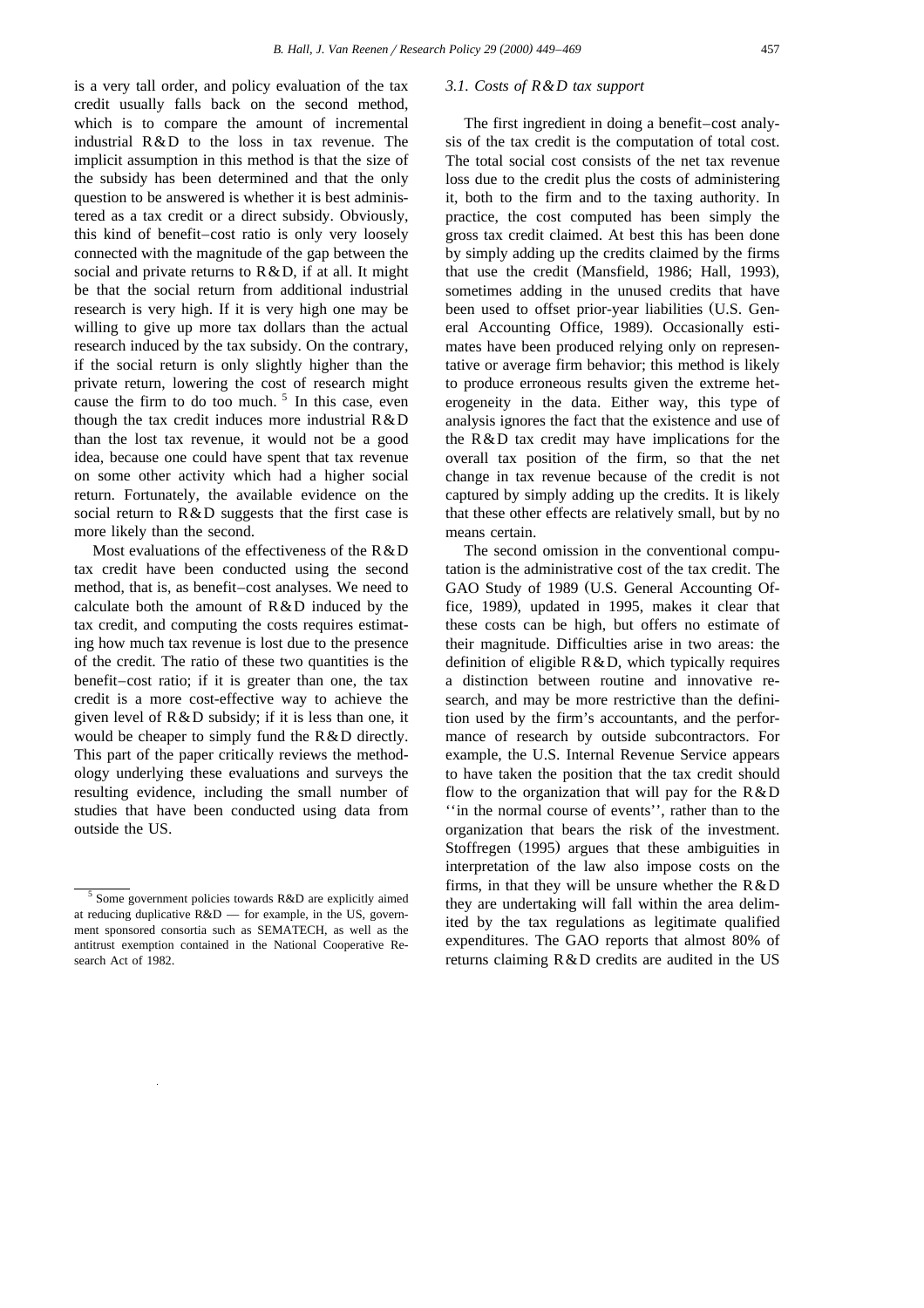with an average net adjustment downward of about 20% of the credits claimed.

# *3.2. The benefits of R&D support: evaluation methods*

Can the R&D tax credit stimulate as much research per dollar as funding the R&D directly? Conceptually, measuring the amount of R&D induced by a tax credit is a ceteris paribus exercise, in which we attempt to ask the question: "How much more  $R&D$  did firms do given the existence of a tax credit than they would have done if there had been no credit?'' The counterfactual is never observed, and researchers fall back on a variety of methods to try to estimate the level of R&D without the subsidy. We consider three evaluation methods.

#### *3.2.1. E*Õ*ent and case studies*

Event studies typically rely on the assumption that the event being studied (such as the introduction of a tax credit) is a surprise to the economic agents it affects. They are usually conducted using financial market data, although this is not necessary. The method involves comparing behavior before a surprise change in policy is announced with behavior after the announcement in order to deduce the effect of the policy change. In this instance, such a comparison can take the form of comparing the market value of R&D-oriented firms before and after the tax credit legislation was considered and passed, or of comparing R&D investment plans for the same time period before and after the legislation. (An example of the former method is Berger, 1993 and of the latter is Eisner, as reported in Collins, 1983.) A. problem with many of these studies is that other events are not conditioned out (such as demand growth accompanying the policy change).

A case study is essentially a retrospective event study. You simply ask the senior managers of industrial firms how their R&D spending has been affected by the introduction of an  $R&D$  tax credit (for example, Mansfield, 1986). These are often combined with an econometric analysis (e.g., Mansfield and Switzer, 1985a,b who looked at 55 Canadian firms). These have the advantage that (in principle) the manager controls for other factors when she answers the question. The main problem is that

managers may not give the right answer to the question, for subjective or perceptual reasons. <sup>6</sup> Furthermore, event and case studies tend to be focused on rather small samples of firms, due to the cost of collecting the data to perform them.

# *3.2.2. Natural experiments: R&D demand equation with a shift parameter for the credit*

Here one constructs as well as possible an equation that predicts the level of  $R & D$  investment  $(r_i)$ ,  $t =$  time as a function of past R&D, past output, expected demand, perhaps cash flow and price variables, and so forth (different studies have different conditioning variables — call these  $x_{it}$ ). A dummy variable is included  $(C_{ii})$ , equal to one when the credit is available and zero otherwise. For example:

$$
r_{it} = \alpha_0 + \beta C_{it} + \gamma' x_{it} + u_{it}
$$
 (3.1)

Where  $u_{it}$  is a stochastic error term. The magnitude of the estimated coefficient of the dummy  $(\beta)$ is equal to the amount of R&D induced by the presence of the credit. If this exercise is conducted using firm-level data  $(i = firm)$ , the best method is to measure the availability of the credit at the firm level, that is, taking account of the usability of the credit. If it is conducted at the macro-economic or industry level, the identification of the credit effect will generally come from the variation in R&D demand over time  $(C_{it} = C_t)$  (examples: Baily and Lawrence, 1992; Swenson, 1992; Berger, 1993; Eisner et al., 1983; McCutchen, 1993). The advantage of this method is its relative simplicity; it eliminates the need to perform the relatively complex computations to determine the actual level of the tax credit subsidy for each firm. The disadvantage is that the measurement is relatively imprecise, because there is no guarantee that all firms are facing the same magnitude of credit at any given point in time. In fact, we have seen how great the variation in the user cost has been after the credit was introduced in Fig. 3 (for the US) and Fig. 4 (for Canada). In addition, if the variation in the credit dummy is over time, it is

<sup>&</sup>lt;sup>6</sup> There is a general tendency in surveys for managers to focus on their firm's (or their own individual) idiosyncratic brilliance rather than general features of the economic environment as the source of positive change.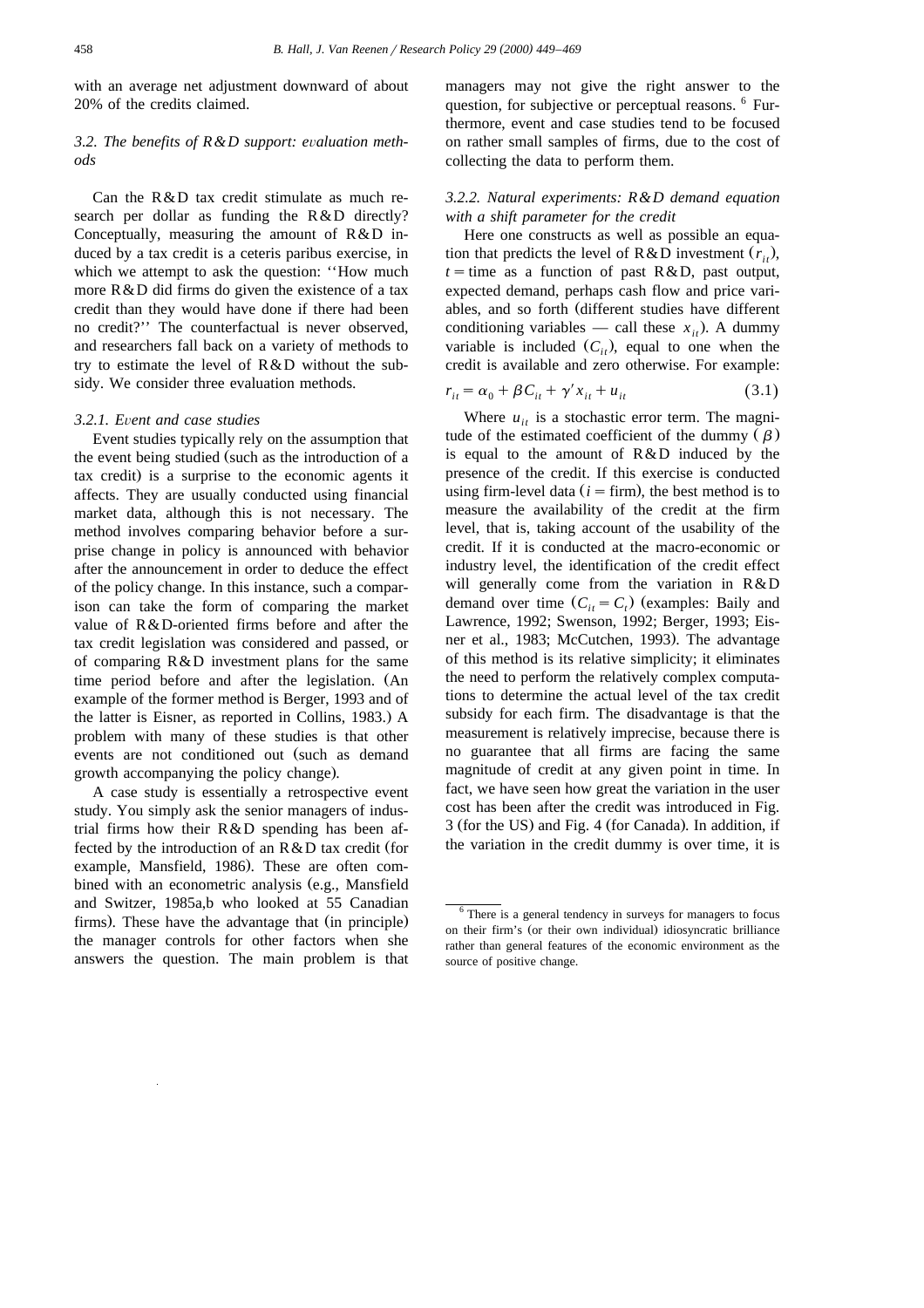very possible that other forces which increase aggregate industrial  $R&D$  spending (such as global economic conditions, trade, etc.) and that are not included in the  $R&D$  equation may lead to a spurious conclusion about the effectiveness of the tax credit. In other words the credit dummy is not separately identified from a set of time dummies.

## *3.2.3. Quasi-experiments: price elasticity estimation*

This method is similar to the previous method, in that an  $R & D$  equation that controls for the non-tax determinants of  $R & D$  is estimated, but in this case a price variable — the user cost of  $R&D$  — that captures the marginal cost of  $R & D$  is included in the equation. As with Eq.  $(3.1)$  lags may be introduced into the explanatory variables. The estimated response of R&D to this price variable is converted to an elasticity of R&D with respect to price. If the price variable includes the implicit subsidy given by the tax system to  $R&D$ , this is a direct measure of the response of  $R & D$  to its tax treatment (examples: Hall, 1993; Dagenais et al., 1997).

$$
r_{it} = \alpha_0 + \beta \rho_{it} + \gamma' x_{it} + u_{it} \tag{3.2}
$$

Even if the price variable does not contain a measure of the tax subsidy, it is possibly to use the measured elasticity of R&D with respect to price to infer the response induced by a tax reduction of a given size. This involves the step of estimating the effect of a given policy change (such as an increase in the credit rate on the user cost of  $R&D$ ) which is a mechanical exercise given one's definition of the price. The second step is using the estimates of the model to predict what will happen to R&D following a change in the price. In the most simple case, holding all else constant, if we estimate a price elasticity of  $-0.5$  and the effective marginal R&D tax credit is 0.05, or a 5% reduction in cost, then the estimated increase in R&D from the tax credit will be 2.5% (examples: Collins, 1983; Mansfield, 1986; U.S. General Accounting Office, 1989). Of course this is too partial, a reduction in costs will also affect the firm's output and if output is in the equation, the full effects are likely to be larger as output will rise as costs fall. There will also be possible spillover effects, and so on. However, researchers have tended to focus on the output–constant price effects (see below for more "structural" approaches).

The advantage of this method is that it is better grounded in economic theory and estimates the price response of R&D directly. Thus it will be somewhat more accurate than the previous method. Using the tax price elasticity of  $R&D$  (the first variant) has a couple of disadvantages: First, because the firm benefits directly from the amount of R&D qualified to receive the tax credit, it is possible that it will relabel some expenses as  $R&D$  (legitimately or illegitimately) and the "true" induced  $R & D$  will therefore be an overestimate. Secondly, and perhaps most seriously, because the tax credit depends on a variety of firm characteristics, such as its operating loss position, how much foreign income it repatriates, and so forth, the R&D investment level and the tax price faced by the firm are simultaneously chosen, and ordinary regression methodology is inappropriate in this situation. For this reason, some researchers have relied on instrumental variables to estimate the price elasticity, with both the attendant loss of precision in estimation and problems with finding appropriate instruments to identify the endogenous variable. <sup>7</sup>

The second variant of the quasi-experimental approach suffers from deeper disadvantages. Absent variations in tax treatment across firms and time, one is forced to use a constructed R&D price deflator as the price variable in an R&D demand equation. These deflators typically are a weighted average of R&D inputs, of which around half is the wages and salaries of technical personnel, and the other half is some kind of research materials and equipment index. The only real variation in this variable is over time. This is a very thin reed on which to rest the estimation of the price elasticity of R&D demand; the estimates will depend strongly on the other time-varying effects included in the model.

We finish this section with some general methodological problems. First, the theoretical justification of Eq.  $(3.2)$  is unclear. Some writers have argued for a much more ''structural'' approach to the R&D equation. This is more easily said than done, how-

<sup>&</sup>lt;sup>7</sup> See Hall (1993) and Hines (1993) for examples. Possible instruments are the lags of the user cost variables and the industry level deflators, as well as lagged values of firm characteristics in the case of micro data.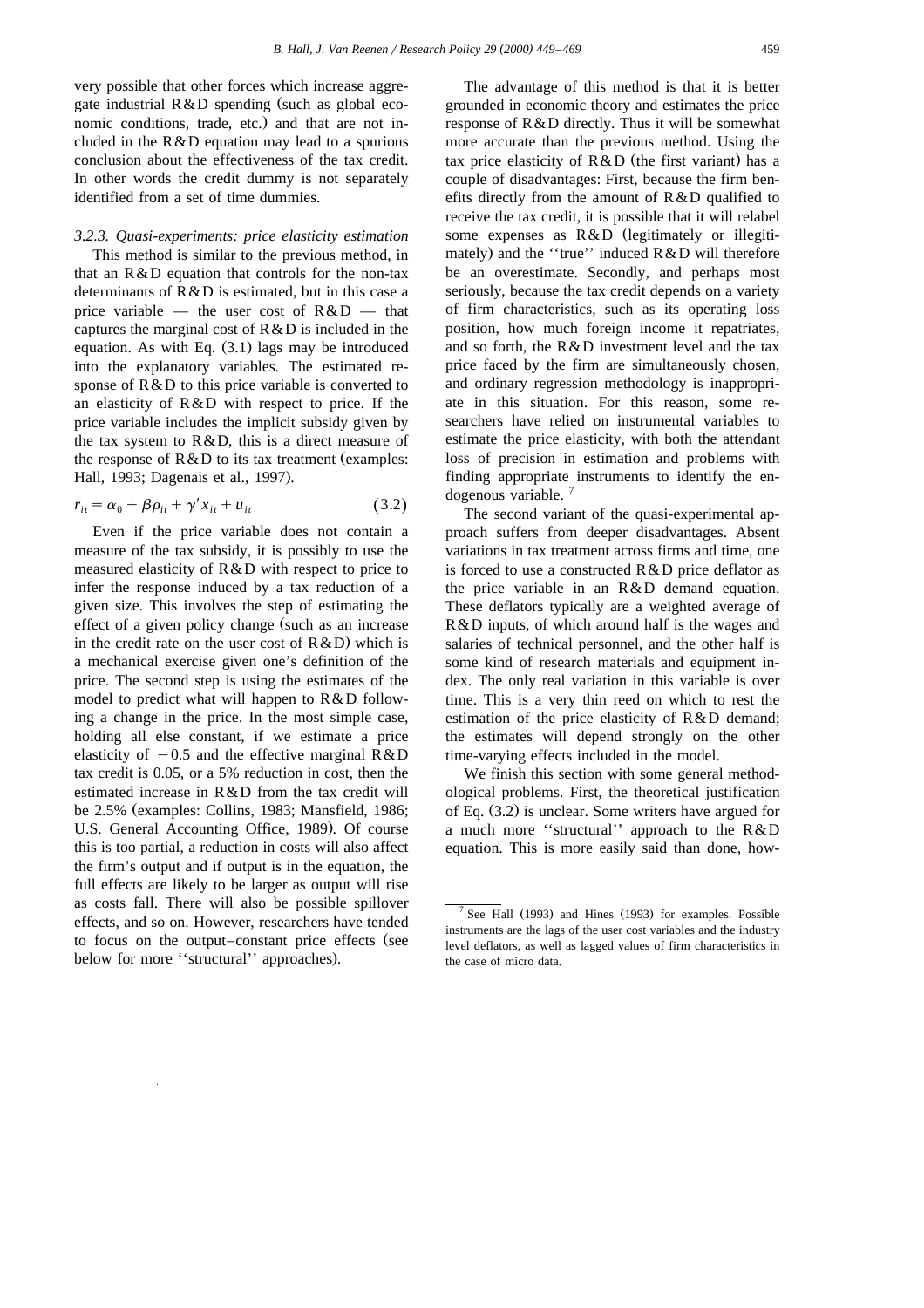ever. Structural investment models for physical capital have had a poor record of success in empirical testing whether of *q*-models, Euler equations or Abel–Blanchard variety (see Bond and Van Reenen, 1998, for a survey). Although various attempts have been made to estimate these more structural forms none have been conspicuously successful (e.g., Hall, 1993; Harhoff, 1994).  $8$  A simple way of motivating the  $R & D$  investment equation is to treat it symmetrically to fixed investment. If the production function can be approximated as a CES (constant elasticity of substitution) then the first-order condition under perfect competition would have the following form

$$
g_{it} = \alpha_0 + \beta \rho_{it} + \gamma y_{it} + u_{it} \tag{3.3}
$$

where  $g_{it}$  = the log(R&D stock),  $y_{it}$  = log(output) and  $\rho_{it} = \log(\text{user cost of } R \& D)$ . Under this model  $\beta$  = the Hicks–Allen elasticity of substitution. Constant returns implies that  $\gamma = 1$ . The stock is generally calculated using the perpetual inventory method where  $G_t = R_t + (1 - \delta)G_{t-1}$ , capital letters denoting the levels (not logs) of  $g$  and  $r$ , and  $\delta$  is the knowledge depreciation rate. Unfortunately, unlike physical capital there is little information upon which to base the initial condition in constructing this measure.

Several studies specify the R&D equation in terms of a stock rather than a flow measure (e.g., Shah, 1994; Bernstein, 1986). It is important to be aware of this difference when examining the empirical studies as the stock will be much higher than the flow. However, when the equation is specified in logarithms (as it usually is) then the difference is not so clear. To see this assume that the R&D stock grows at rate  $v_i$ , we have  $G_{it} = (1 + v_i)G_{i,t-1}$  so that

$$
R_{it} = (\delta + v_i) G_{i, t-1} = \left(\frac{\delta + v_i}{1 + v_i}\right) G_{it}
$$

and

$$
r_{ii} = \ln\left(\frac{\delta + v_i}{1 + v_i}\right) + g_{ii} = -\eta_i + g_{ii}
$$

Substituting this equation into Eq.  $(3.3)$  gives

$$
r_{it} = \alpha_0 + \beta \rho_{it} + \gamma y_{it} + \eta_i + u_{it} \tag{3.4}
$$

This implies that we have to allow for firm fixed effects in the  $R&D$  equation, but that otherwise the estimates will be approximately the same, whether we use the log of the stock of R&D or its flow as the dependent variable. <sup>9</sup> That is, as long as  $R & D$  is growing at approximately a constant rate at the firm level and we include fixed effects in the R&D equation, the interpretation of the coefficients is the same as it was in Eq.  $(3.3)$ .

A deeper problem relates to the adjustment cost function of R&D. ''Reduced form'' approaches will usually use a general dynamic form of Eq.  $(3.4)$  to capture these. The problem is that adjustment costs for R&D are likely to be large and this will be reflected in a large value for the lagged dependent variable. Temporary shocks to the price are unlikely to have very large effects and even permanent shocks will take a long time before their full effect is felt. This is compounded by the fact that  $R & D$  is characterised by large fixed and sunk costs so the linear form of Eq.  $(3.4)$  may be inappropriate. At the least one might consider modelling the decision to participate in R&D separately from the amount of R&D conditional on participation (e.g., Bond et al., 1999).

# **4. Econometric evidence**

Since the preponderance of work has been done on the US we focus first on the results of this work before surveying the smaller number of international studies.

#### *4.1. Studies on the US*

Table 2 presents a summary of the results of the many studies of the US R&E tax credit that have been performed since its inception in 1981. In this table we report an attempt to ascertain two standard-

 $8$  Hall (1993) is the only one of the studies in Tables 2 and 3 to use an Euler equation model for R&D investment demand, but even she is unwilling to trust the estimates and also reports the simple double log specification of the equation as well.

<sup>&</sup>lt;sup>9</sup> Of course, the fixed effects will also control for many other variables which have been omitted from the specifications such as firm specific knowledge depreciation rates, so they would probably also be useful in the version with the stock of R&D.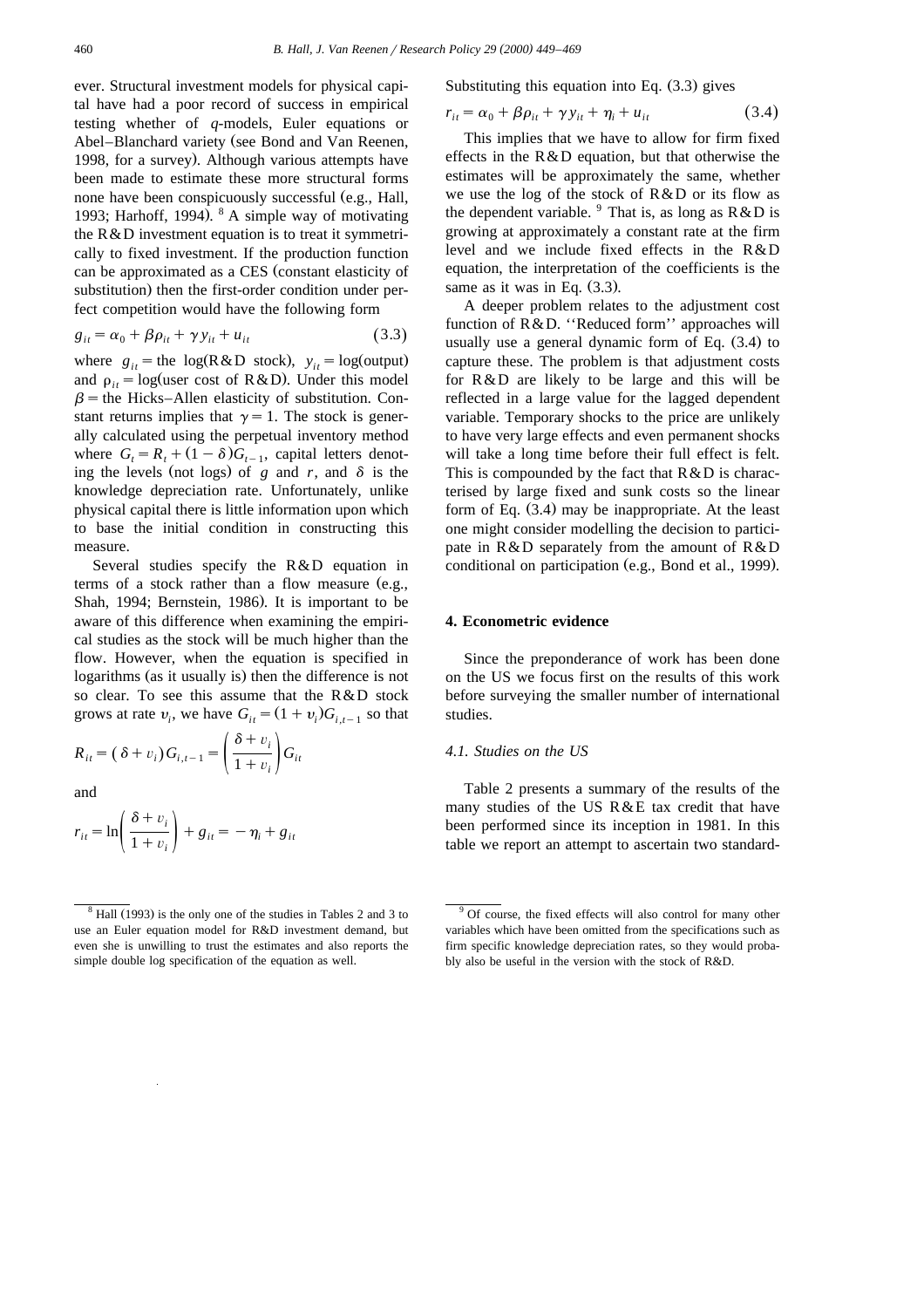| Date of study,<br>author(s)                          | Collins (1983);<br>Eisner (1983)                     | Eisner et al.<br>(198)                                                                             | Mansfield<br>(1986)                                | Swenson<br>(1992)                                                          | Berger (1993)                                                                                                     | (1987; 1992)<br>Lawrence<br>Baily and           | Hall (1993)                                          | McCutchen<br>(1993)                                                                | Hines (1993)                                                                                              | Mamuneas<br>Nadiri and<br>(1997)                              |
|------------------------------------------------------|------------------------------------------------------|----------------------------------------------------------------------------------------------------|----------------------------------------------------|----------------------------------------------------------------------------|-------------------------------------------------------------------------------------------------------------------|-------------------------------------------------|------------------------------------------------------|------------------------------------------------------------------------------------|-----------------------------------------------------------------------------------------------------------|---------------------------------------------------------------|
| Period of credit<br>Control period                   | 1981:2<br>1981:1                                     | $-1982$<br>1980<br>1981                                                                            | Not relevant<br>[981-1983]                         | 1975-1980<br>8861-1861                                                     | 981-1988<br>1975-1980                                                                                             | 1960-1980?<br>1981-1989                         | $-199$<br>1980                                       | 1982-1985<br>1975-1980                                                             | Not relevant<br>1984-1989                                                                                 | Not relevant<br>1956-1988                                     |
| Data source                                          | McGraw-Hill<br>surveys                               | surveys Compus-<br>McGraw-Hill<br>tat, IRS ind.                                                    | Stratified<br>random<br>survey                     | Compustat                                                                  | Compustat                                                                                                         | NSF R&D<br>by ind                               | Compustat                                            | and 10Ks<br>IMS data                                                               | Compustat +                                                                                               |                                                               |
| Data type                                            | 99 firms                                             | $\sim 600$ firms for<br>R&D 3,4-digit<br>ind for tax                                               | 110 firms                                          | (balanced)<br>263 firms                                                    | (balanced)<br>263 firms                                                                                           | 12 2-digit inds.                                | (unbalanced)<br>800 firms                            | 20 large drug<br>firms                                                             | 116 multina-<br>tionals                                                                                   | 15 industries                                                 |
| Methodology                                          | ERTA est. R&D<br>Compare pre-<br>$(3)$ event         | R&D equation<br>compared pre-<br>$(1)$ dummy                                                       | $(4)$ survey                                       | $(1)$ dummy                                                                | (1)(3)                                                                                                            | Log R&D<br>(1)(2)                               | (2) elasticity<br>demand eqn<br>Log R&D              | intensity eqn<br>$(1)$ dummy<br>Research                                           | R&D demand<br>(2) elasticity<br>eqn with tax                                                              | Cost function<br>approach inc<br>Elasticity                   |
|                                                      | to post-ERTA<br>spending                             | for R&D above<br>and post-ERTA<br>below base                                                       | Asked if R&D Log R&D<br>tax incentive<br>increased | equation<br>demand                                                         | R&D intensity<br>equation                                                                                         | with tax price or<br>credit dummy<br>demand eqn | with tax price<br>var.                               | by strategic<br>group with<br>tax credit                                           | price for sec<br>861-8                                                                                    | financed R&D<br>publically                                    |
| Controls                                             |                                                      | $\log 1 & 2.$<br>current & lag<br>ö<br>R&D<br>sales,                                               |                                                    | in LTDebt<br>$lag$ $1 & 2$<br>change<br>$Log S$ ,                          | Lag R/S, Ind.<br>$\text{Inv}/\text{S}$ , $\text{CF}/\text{S}$<br>$Inv/S$ Ind.<br>Tobin's q,<br>R/S,<br><b>GXP</b> | current and lag<br>output (logs)<br>Lag R&D,    | output (logs)<br>current, lag<br>Lag R&D,            | divers., sales,<br>% drug sales<br>Past NCEs,                                      | sales, Ind, firm<br>Dom. & for.<br>tax price $\&$<br>dummies                                              | Output, public<br>factor prices<br>R&D, other                 |
| benefit-cost<br>Estimated<br>Estimated<br>elasticity | $<1.0\,$<br>Insig.                                   | Insig.<br>$\stackrel{\triangle}{\simeq}$                                                           | $0.30 - 0.60$<br>0.35?                             | $\stackrel{\triangle}{\simeq}$                                             | $1.0 - 1.5$<br>1.74                                                                                               | 0.75(0.25)<br>1.3                               | $1.0 - 1.5$<br>$\mathbf{C}$                          | $0.28 - 10.0?$<br>$0.29 - 0.35$                                                    | $1.3 - 2.00$<br>$1.2 - 1.6$                                                                               | $0.95 - 1$                                                    |
| Comments                                             | evidence, OTA<br>computations<br>Also used<br>survey | experiment; too<br>poor functional<br>control for TC,<br>early, insuff.<br>l good<br>Not a<br>form | larger as time<br>Increases get<br>passes          | on usability;<br>mies depend<br>Credit dum-<br>stratified by<br>tax status | problematic<br>measures<br>Usability                                                                              | assumes firm<br>is taxpayer<br>Tax price        | IV estimation<br>Response<br>larger in<br>$86 - 91;$ | ponse for low<br>problem with<br>eq nonhomo-<br>Higher res-<br>CF firms;<br>thetic | credits — diffe- grant vs.<br>rent experiment R&D<br>firms with and<br>foreign tax<br>Compares<br>without | different R&D<br>polices: direct<br>optimality of<br>Compares |

Table 2<br>Empirical studies of the effectiveness of the R&D tax credit — United States<br>  $\blacksquare$ Empirical studies of the effectiveness of the R&D tax credit — United States

*B. Hall, J. Van Reenen / Research Policy 29 (2000) 449–469 ( )* 461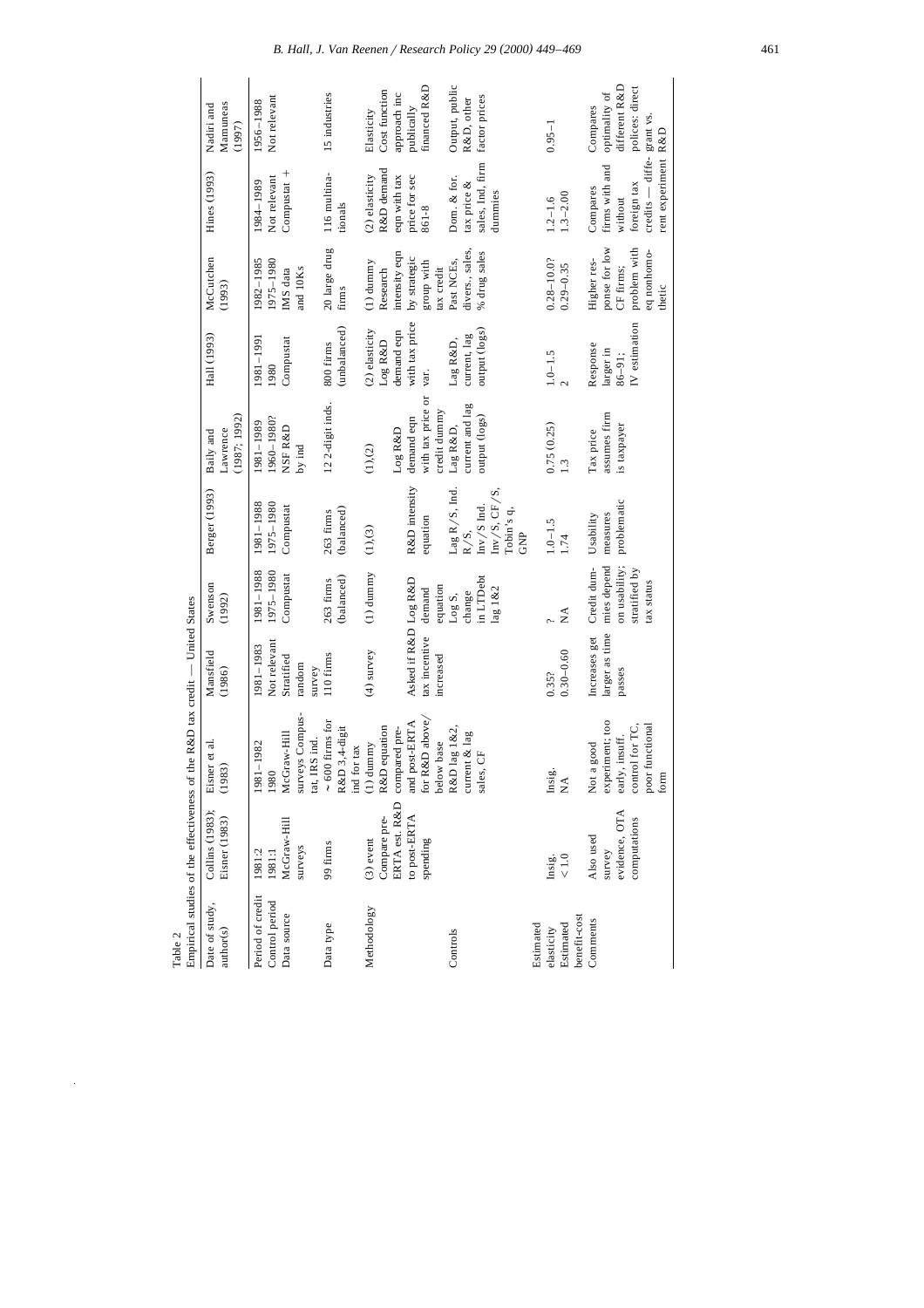ized results from these quite disparate studies: the price elasticity of  $R&D$  (for a typical firm in the sample) and some kind of estimate of the benefit–cost ratio of the credit. In many cases, the data that would allow us to compute these numbers were not really complete in the paper, and we were forced to give nothing, or a rough approximation to the quantity desired. It is apparent from looking at the table that the first wave of estimates (those using data through 1983) differ substantially from the second (those using data through 1988 and later) in two respects. First, the early studies tend to have lower or non-reported tax price elasticities of  $R&D$ ; only the later study by McCutchen of large pharmaceutical firms is an exception, and the R&D equation in this study appears to be misspecified. Secondly, they are typically not based on the publicly reported 10-K data maintained by Compustat, but on internal U.S. Treasury tax data, surveys and interviews, and, in one case, an early Compustat file. This makes it difficult to ascertain whether the differences in results are because the response to the credit varied over time, or because the type of data used was substantially different.

Unfortunately, the only early study that used a large set of firms from Compustat (Eisner et al., 1983), contains an  $R&D$  equation that is not well specified, and does not contain any variable to capture the effect of the tax credit. Thus it is not possible to draw any conclusion about the incentive effect from the regressions published in this report. In order to investigate results using Compustat data in the earlier period, Hall (1995a; b) re-estimated the equations in Table 6 of Hall (1993) for the time period 1981–1982 using ordinary least squares. She found that the estimated tax price elasticity for this earlier period using Compustat data *was* slightly lower than that using Compustat data for the entire 1980s, but still very significant. In either levels or growth rates, it is approximately  $-0.6$  instead of the  $-0.85$  that was obtained for the whole period. If we multiply this elasticity times the weighted average effective credit rates for 1981 and 1982 shown in Table 3 of Hall (1993), we obtain projected increases in R&D spending during these 2 years of 2.1% and 2.3% respectively; consistent with the relatively low increases reported by Eisner and Mansfield using survey data that covered the same period.

As indicated above, later work using US firm-level data all reaches the same conclusion: the tax price elasticity of total  $R&D$  spending during the 1980s is on the order of unity, maybe higher. This result was obtained by Berger (1993) using a balanced Compustat panel, Hall (1993) using an unbalanced Compustat panel, Hines (1993) using a balanced Compustat panel of multinationals and a tax price derived from the foreign income allocation rules for R&D rather than the credit, and by Baily and Lawrence (1987; 1992) using aggregate two-digit level industry data. All of these researchers specified an R&D demand equation that contained lagged R&D, current and lagged output, and occasionally other variables such as cash flow. Hall and Hines used instrumental variable techniques to correct for simultaneity in the equation.  $10$ 

Thus there is little doubt about the story that the firm-level publicly reported  $R & D$  data tell: the  $R & D$ tax credit produces roughly a dollar-for-dollar increase in reported R&D spending on the margin. However, it took some time in the early years of the credit for firms to adjust to its presence, so the elasticity was somewhat lower during that period. Coupled with the weak incentive effects of the early design of the credit, this low short run elasticity implied a weak response of R&D spending in the initial years, causing researchers to interpret it as zero or insignificant. Thus there is no actual contradiction in the evidence.

However, most of the solid evidence we have to date rests upon the response of total R&D spending to changes in the tax price of ''qualified'' R&E. This qualified  $R & E$  typically accounts for anywhere from 50% to 73% of total R&D spending. It also rests on rather shaky tax status data, where the effective tax credit rate faced by the firm is inferred using information in the Compustat files on operating losses and taxable income over the relevant years; where aggregate data is used, no attempt has been made to correct for the usability of the credit. There is reason to believe that inferring the qualified R&E spending by multiplying total R&D on the 10-K by a common correction factor (such as  $0.6$ )

 $10$  Hall uses lags of the endogenous variables in a GMM estimator.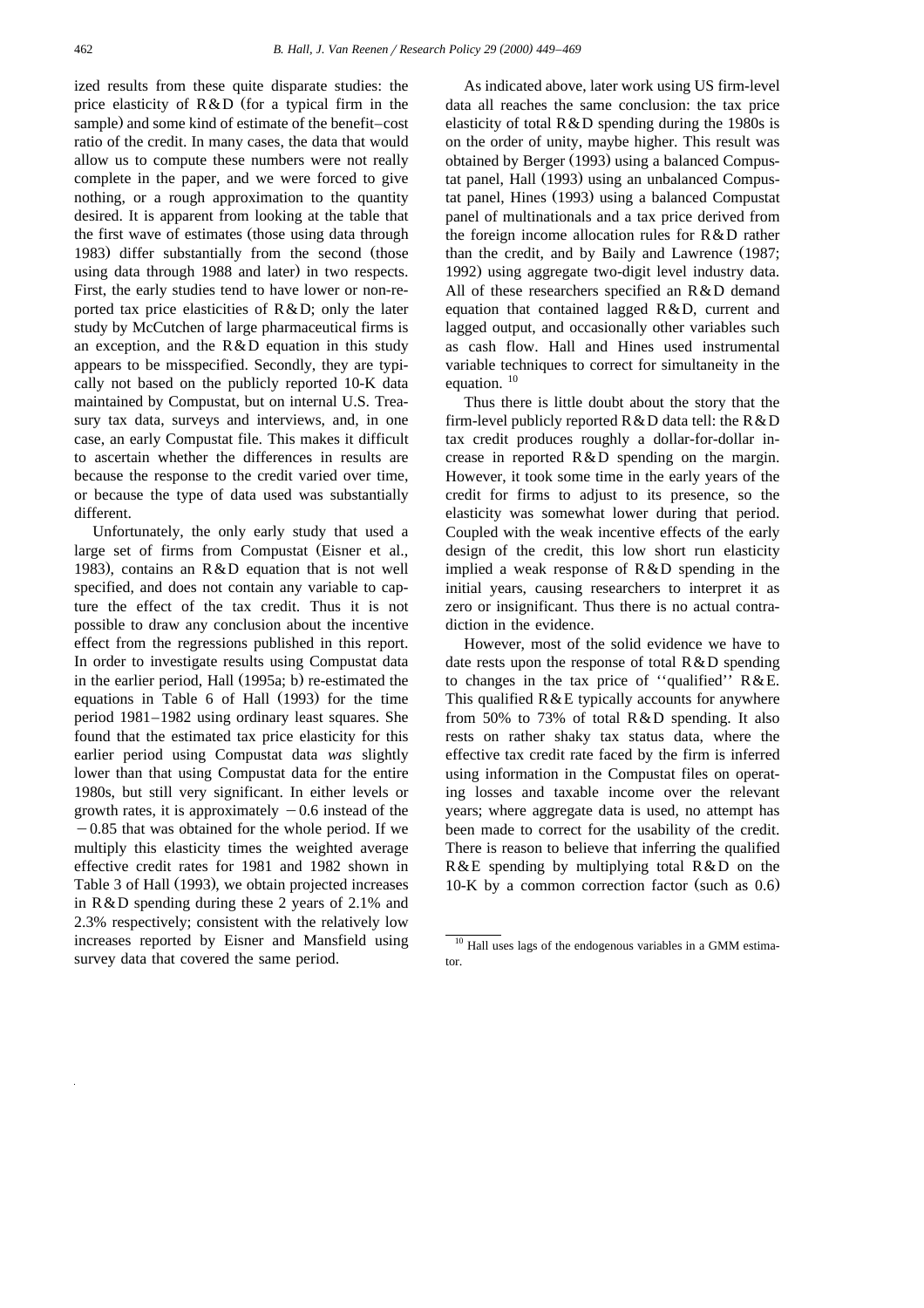and inferring the tax status by looking at the 10-K numbers is somewhat unreliable. The only study that has used the true (confidential) corporate tax data is that by Altshuler (1989) and unfortunately for our purposes here, it focuses on the weak incentive effect implied by the credit design rather than evaluating the actual R&D induced.

Basing our conclusions on the response of total R & D spending to a tax price inferred from Compustat data may suffer from two quite distinct problems that deserve further investigation: First, as discussed above, the estimates based on public data may be quite noisy, and even misleading. Second, because these estimates are based on the response of reported R&D to the credit itself, they may overestimate the true response of  $R & D$  spending to a change in price. This is sometimes called the ''relabelling'' problem. If a preferential tax treatment for a particular activity is introduced, firms have an incentive to make sure that anything related to that activity is now classified correctly, whereas prior to the preferential treatment, they may have been indifferent between labelling the current expenses associated with  $R&D$  as ordinary expenses or R&D expenses. There is some suggestive evidence reported in Eisner et al. (1986) concerning the rate of increase in qualified  $R &E$  expenditures between 1980 and 1981, when the credit took effect. Using a fairly small sample of firms surveyed by McGraw-Hill, they were able to estimate that the qualified R&D share grew greatly between 1980 and 1981, less so between 1981 and 1982. This is consistent with firms learning about the tax credit, and shifting expenses around in their accounts to maximize the portion of  $R&D$  that is qualified. It is also consistent with the tax credit having the desired incentive effect of shifting spending toward qualified activities, although the speed of adjustment suggests that accounting rather than real changes are responsible for some of the increase.

One way around the relabelling problem is to use a method of estimating the inducement effect that does not rely directly on the responsiveness of  $R&D$ to the tax credit. This is the method used in U.S. General Accounting Office (1989) and in the Bernstein (1986) study of the Canadian  $R&D$  tax credit. One takes an estimated price elasticity for R&D, estimated using ordinary price variation and not tax price variation, and multiplies this elasticity times the effective marginal credit rate to get a predicted increase in R&D spending due to the credit rate. For example, if the estimated short run price elasticity is  $-0.13$  (as in Bernstein, 1986), and the marginal effective credit rate is 4%, the estimated short run increase in  $R & D$  spending from the credit would be 0.5%. With a long-run elasticity of  $-0.5$  (Bernstein and Nadiri, 1989) and a marginal effective credit rate of 10%, the estimated increase would be 5%. In practice, the difficulty with this method has been that most of the elasticity estimates we have are based on a few studies by Bernstein and Nadiri that rely on the time series variation of an R&D price deflator that evolves as a fairly smooth trend and so is correlated with many other changes in the economy. <sup>11</sup> In addition, they are based on either industry data from the 1950s and 1960s or a very small sample of manufacturing firms, so they may not generalize that easily.

It is unlikely that the R&D demand elasticity with respect to price is constant over very different time periods or countries, so it would be desirable to have more up-to-date estimates in order to use this method. Obviously, one can never be sure that firms will actually respond to a tax incentive in the way implied by the price elasticity and measured credit rate, but it would be useful to have this method available as a check on the more direct approach using tax prices.

## *4.2. Non-US studies*

Few countries have performed as many studies of their incremental R&D tax credit programs as the US. There are several reasons for this:  $(1)$  Most of these schemes have been in place for a shorter time period. (2) They have relied on the US evaluations for evidence of effectiveness. (3) Internal government studies may have been done, but these are hard to come by if you are not connected with researchers within the government in question. The only studies we have been able to find are displayed in Table 3. They cover Australia, Canada, France, Japan, and Sweden.

 $11$  See also Goldberg (1979), Nadiri (1980), Cardani and Mohnen (1984), Mohnen et al. (1990).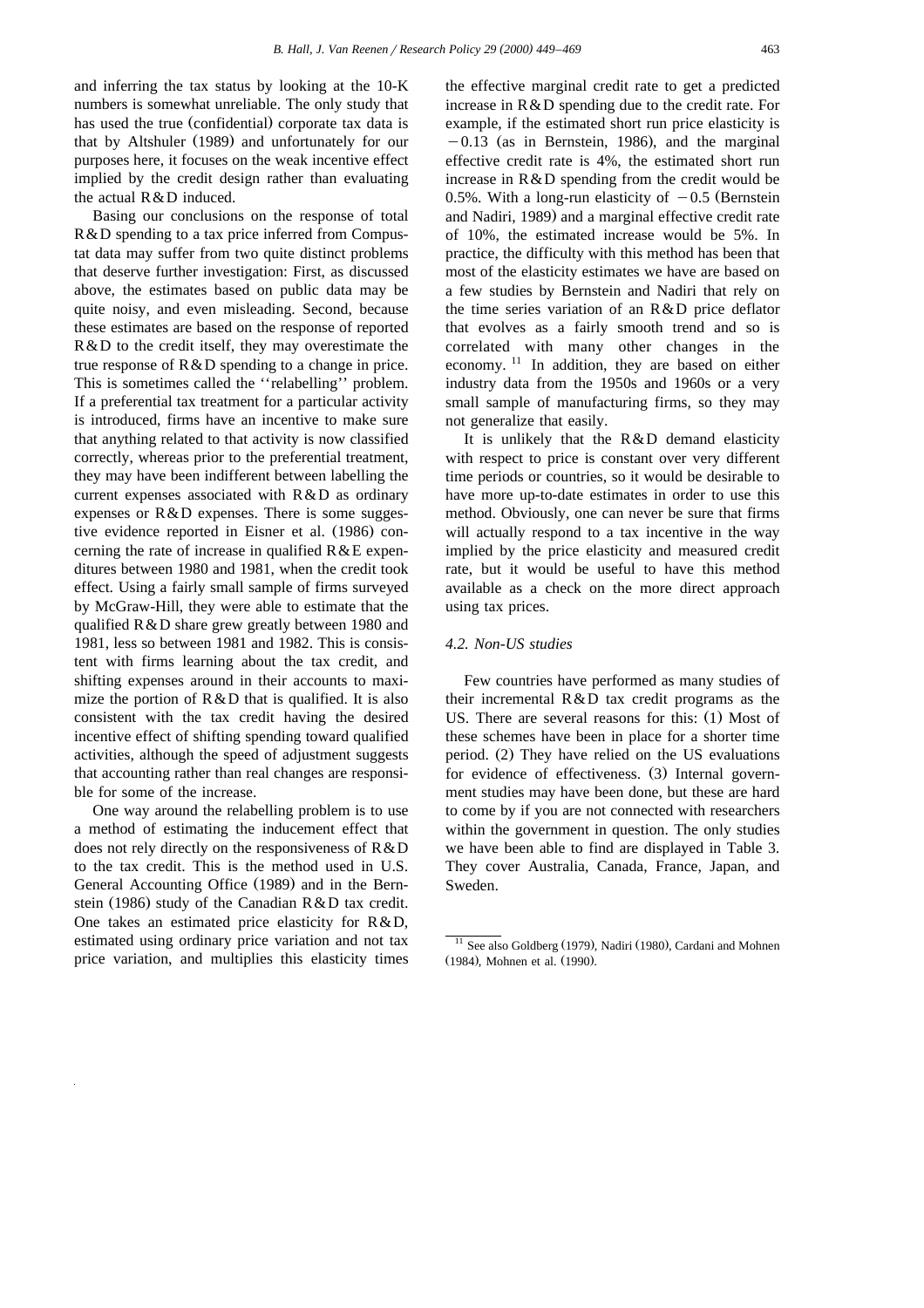| Table 3<br>Country                    | Canada                                                                       | Studies of the of the R&D tax credit — other countries [see text for a more complete of methodologies $(1)$ – $(4)$ ]<br>Canada | Sweden                                                                          | Canada                                                                                   | Japan                          | Australia                                                                                     | Canada                                       | G7 and Aus-<br>tralia                                                     | France                                                                                      | Canada                                                                                   |
|---------------------------------------|------------------------------------------------------------------------------|---------------------------------------------------------------------------------------------------------------------------------|---------------------------------------------------------------------------------|------------------------------------------------------------------------------------------|--------------------------------|-----------------------------------------------------------------------------------------------|----------------------------------------------|---------------------------------------------------------------------------|---------------------------------------------------------------------------------------------|------------------------------------------------------------------------------------------|
| Author(s),<br>date of study           | McFetridge<br>and Warda<br>(1983)                                            | Mansfield<br>and Switzer<br>(1985a; b)                                                                                          | Mansfield<br>(1986)                                                             | Bernstein<br>(1986)                                                                      | Goto and<br>Wakasugi<br>(1988) | Australian<br>Bureau of<br>Industry<br>Economics<br>(1993)                                    | Bernstein<br>(1998)                          | Bloom et<br>al. (1998)                                                    | Asmussen<br>and Berriot<br>(1993)                                                           | Dagenais et<br>al. (1997)                                                                |
| Period of<br>credit<br>Control period | 1962-1982<br>NA                                                              | 1980-1983<br>Not relevant                                                                                                       | 1981-1983<br>Not relevant                                                       | 1981-1988<br>1975-1980                                                                   | 1980                           | 1984-1994<br>Non-users                                                                        | 1964-1992                                    | 1979-1994                                                                 | 1985-1989                                                                                   | 1975-1992                                                                                |
| Data source                           | <b>Statistics</b><br>Canada                                                  | Stratified<br>survey inter-<br>view                                                                                             | Stratified<br>random sur-<br>vey                                                | Prior esti-<br>mates                                                                     |                                | ABS R&D<br>survey IR&D<br>board                                                               | Canadian<br>manufactu-<br>ring               | Manufactu-<br>ring sector<br>(panel esti-<br>mates)                       | DGI, and<br>MRT data                                                                        | Canadian<br>Compustat<br>Statcan de-<br>flators                                          |
| Data type                             | Aggregate                                                                    | 55 firms<br>$(30\% \text{ of R})$                                                                                               | 40 firms                                                                        | Firms?                                                                                   |                                | $>1000$ firms                                                                                 | Sector                                       | 9 countries                                                               | 339 firms                                                                                   | 434 firms                                                                                |
| Methodology                           | $(2)$ Elastic-<br>ity, use elas-<br>ticity of 0.6<br>and tax price<br>of R&D | $(4)$ Survey,<br>asked if R&<br>D tax incen-<br>tive in-<br>creased<br>spending                                                 | $(4)$ Survey,<br>asked if R&<br>D tax incen-<br>tive in-<br>creased<br>spending | $(2)$ Elastic-<br>ity multiply<br>prior elastic-<br>ity estimate<br>times credit<br>rate |                                | $(1)$ , $(4)$ Log<br>R&D de-<br>mand eqn<br>with credit<br>dummy con-<br>trol/no con-<br>trol | Elasticity<br>cost func-<br>tion<br>approach | <b>Elasticity R</b><br>&D demand<br>eqn with<br>tax-adjusted<br>user cost | $(1)$ Demand<br>R&D de-<br>mand eqn<br>with<br>$log(credit)*$ ,<br>Indicator for<br>ceiling | $(1)$ Demand,<br>log R&D<br>stock eqn<br>with<br>$og(credit)*$ ,<br>sample sel.<br>model |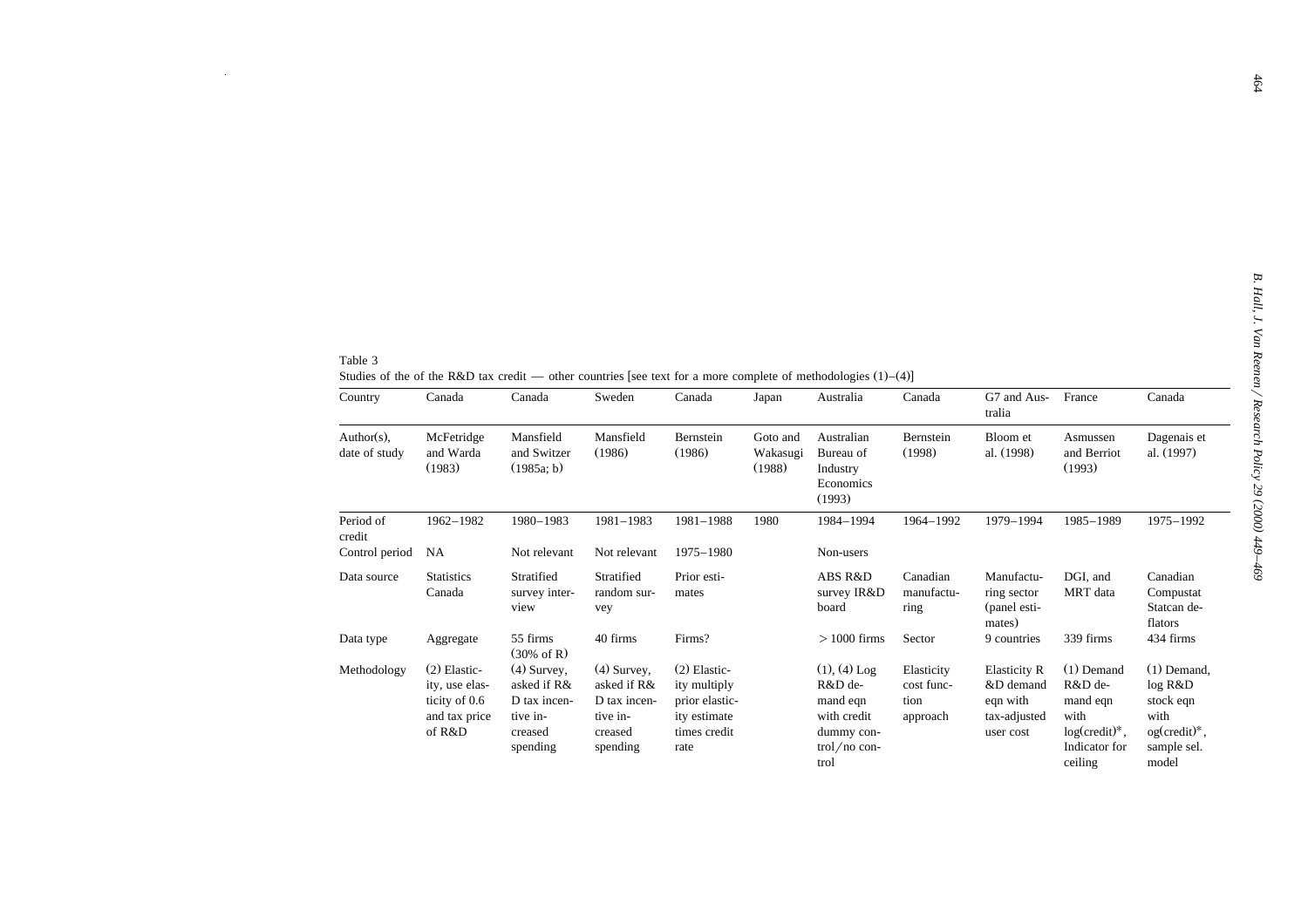| Controls<br>Estimated | NA                                                              | No control<br>years, un-<br>clear if these<br>are total in-<br>creases from<br>tax credit | <b>NA</b>                                  |                                                    |                           | Lag R&D,<br>log size<br>growth, tax<br>loss dummy,<br>gov support<br>dummy              | Output other<br>factor prices | Lagged $R\&$<br>D, output<br>country and<br>time dum-<br>mies       | Logs of gov<br>subsidy,<br>size, size sq,<br>concentra-<br>tion,                                                 | Log sales,<br>log capital,<br>ind. R stock,<br>lag R stock<br>fixed effects                                                    |
|-----------------------|-----------------------------------------------------------------|-------------------------------------------------------------------------------------------|--------------------------------------------|----------------------------------------------------|---------------------------|-----------------------------------------------------------------------------------------|-------------------------------|---------------------------------------------------------------------|------------------------------------------------------------------------------------------------------------------|--------------------------------------------------------------------------------------------------------------------------------|
| Elasticity            | 0.6                                                             | $0.04 - 0.18$                                                                             | small                                      | 0.13                                               |                           | $-1.0$                                                                                  | $0.14$ in<br>short-run        | $0.16$ in<br>short-run                                              | 0.26(0.08)                                                                                                       | 0.40(0.25)                                                                                                                     |
| Estimated             |                                                                 |                                                                                           |                                            |                                                    |                           |                                                                                         | $0.30$ in<br>long-run         | $1.1$ in long-<br>run                                               |                                                                                                                  |                                                                                                                                |
| Benefit-cost          | 0.60                                                            | $0.38 - 0.67$                                                                             | $0.3$ to $0.4$                             | $0.83 - 1.73$                                      |                           | $0.6 - 1.0$                                                                             |                               |                                                                     | 9                                                                                                                | $0.98$ (LR)                                                                                                                    |
| Comments              | Elasticity<br>comes from<br>Nadiri<br>$(1980)$ "ten-<br>tative" | Elasticity<br>estimated<br>from McF&<br>Warda tax<br>cr. of 20%<br>and obs. R<br>increase | Increases<br>get larger as<br>time passes. | Larger fig-<br>ure includes<br>outout ef-<br>fects | Increased<br>R&D by<br>1% | Elasticity is<br>comb. of<br>survey evi-<br>dence and<br>control<br>group analy-<br>sis |                               | Find effect<br>of tax cred-<br>its on relo-<br>cation deci-<br>sion | Estimated<br>elasticity is<br>credit elas-<br>ticity di-<br>vided by<br>elasticity of<br>tax price wrt<br>credit | Includes a<br>selection<br>eqn for do-<br>ing R&D<br>elasticity<br>derived<br>from stock<br>est. C-B in-<br>cludes out-<br>put |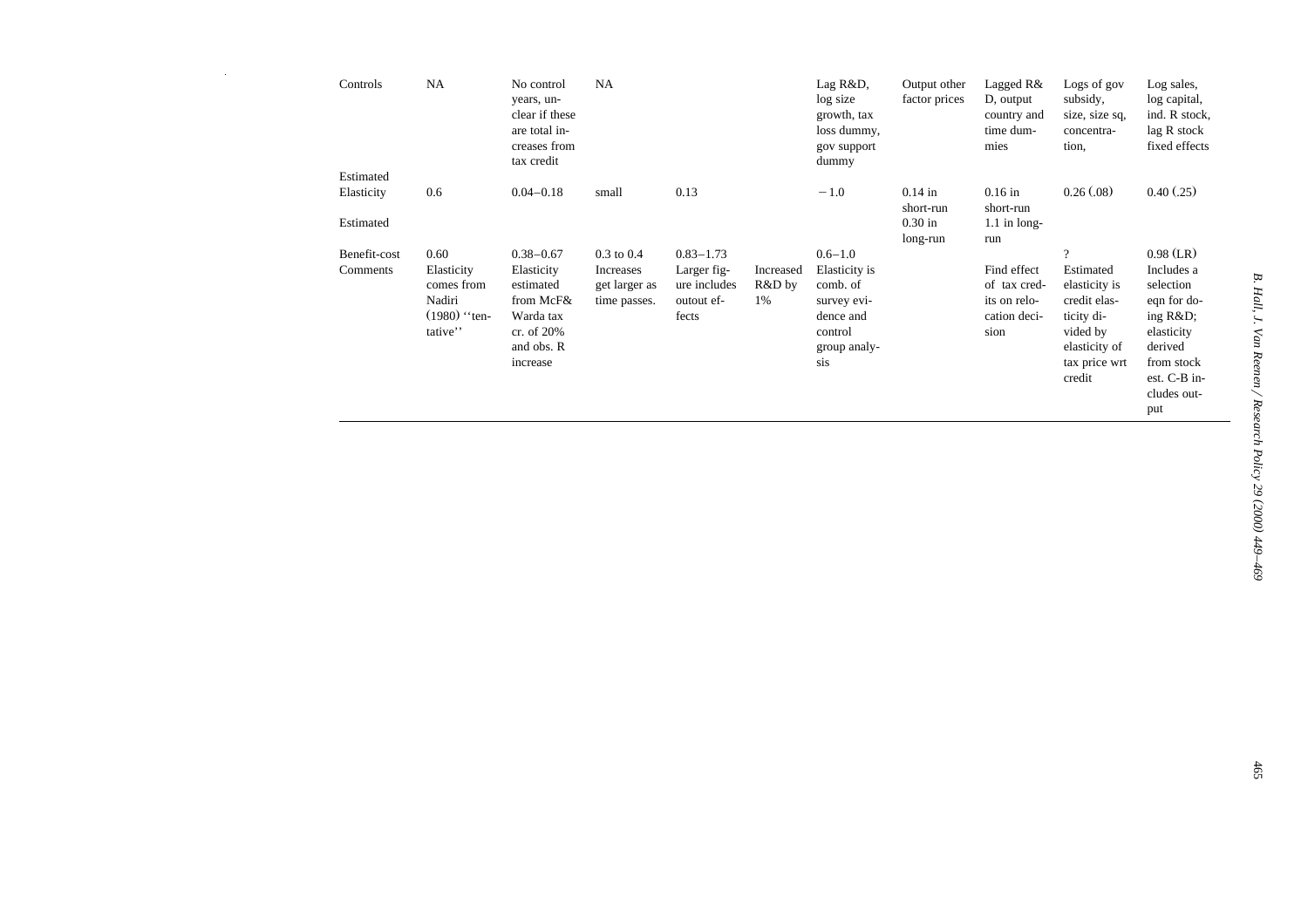There have been several studies of Canadian data. Dagenais et al. (1997) analyse Canadian firms using the substantial variation in the R&D tax credit to construct a measure of the user cost. They estimate a generalised Tobit model for the R&D stock which allows the tax price to affect the amount of  $R&D$ performed as well as whether firms conduct R&D at all. They find a weakly significant effect on the former with a long-run effect almost 20 times the short-run effect. Through a simulation exercise they find that a 1% increase in the federal tax credit generates an average of US\$0.98 additional R&D expenditure per dollar of tax revenues foregone.

One of the most comprehensive and carefully done of these studies is that by the Australian Bureau of Industry Economics. It is noteworthy that the conclusions reached with respect to the tax price elasticity and benefit–cost ratio are similar to those in the recent US studies. The methodology used compares the R&D growth rates for firms able and unable to use the tax credit for tax reasons. This has the obvious disadvantage that assignment to a control group is endogenous, and that the full marginal variation of the tax credit across firms is not used, only a dummy variable. In general, the survey evidence that asks firms by how much they increased their R&D due to the tax credit is consistent with the econometric evidence.

The French study by Asmussen and Berriot (1993) encountered some data difficulties having to do with matching firms from the enterprise surveys,  $R & D$ surveys, and the tax records, so the sample is somewhat smaller than expected, and may be subject to selection bias. The specification they used for the R&D demand equation includes the magnitude of the credit claimed as an indication of the cost reduction due to the credit. If all firms faced the same effective credit rate on the margin, it is easy to compute the tax price elasticity from the coefficient of this variable. Unfortunately, this is typically not true in France, so that this equation is not ideal for the purpose of estimating the tax price elasticity. Even so, Asmussen and Berriot obtain a plausible estimate of  $0.26$   $(0.08)$ , which is consistent with other evidence using similar French data and a true tax price.

Few studies have attempted to systematically compare the effectiveness of various R&D tax incentives across countries, partly because of the formidable obstacles to understanding the details of each system. McFetridge and Warda (1983) and Warda  $(1994)$  have constructed estimates of the cost of R&D for large numbers of major R&D-doing countries. Like the Bloom 1998, 2000 study discussed in Section 2 they found that Japan, Germany, Italy, Sweden, and the UK had the highest tax cost of R&D projects and the US, France, Korea, Australia, and Canada the lowest. Bloom 1998, 2000 use the user-cost calculated over eight countries in Section 2 to analyse the effect on R&D. Like the micro studies they also find a long-run elasticity of about unity but a very low short run elasticity  $(0.16)$ . More interestingly they identify significant effects of the foreign user cost of capital which they interpret to mean that changes in  $R&D$  tax credits can stimulate firms into relocating their R&D across borders. This raises a new dimension in the debate over the efficacy of tax credits. If some of the estimated increase comes from multinationals relocating their R&D laboratories it raises the question of tax competition over ''footloose'' R&D.

The central conclusion at present from studies in other countries is not different from those using US data: the response to an R&D tax credit tends to be fairly small at first, but increases over time. The effect of incremental schemes with a moving average base (France, Japan) is the approximately the same as in the US: they greatly reduce the incentive effect of the credit.

# **5. Conclusions**

In this paper we have considered the tax treatment of R&D and its effect on firm's decisions. Because R&D is expensed it is tax privileged compared to fixed investment. There are also a host of special tax breaks, such as the US R&E credit that further subsidise R&D activities. These have varied extensively over time and across countries to a much greater extent than physical capital. Our sense is that the tax treatment of  $R&D$  is becoming more lenient and it is likely that countries will increasingly turn to the tax system and away from direct grants.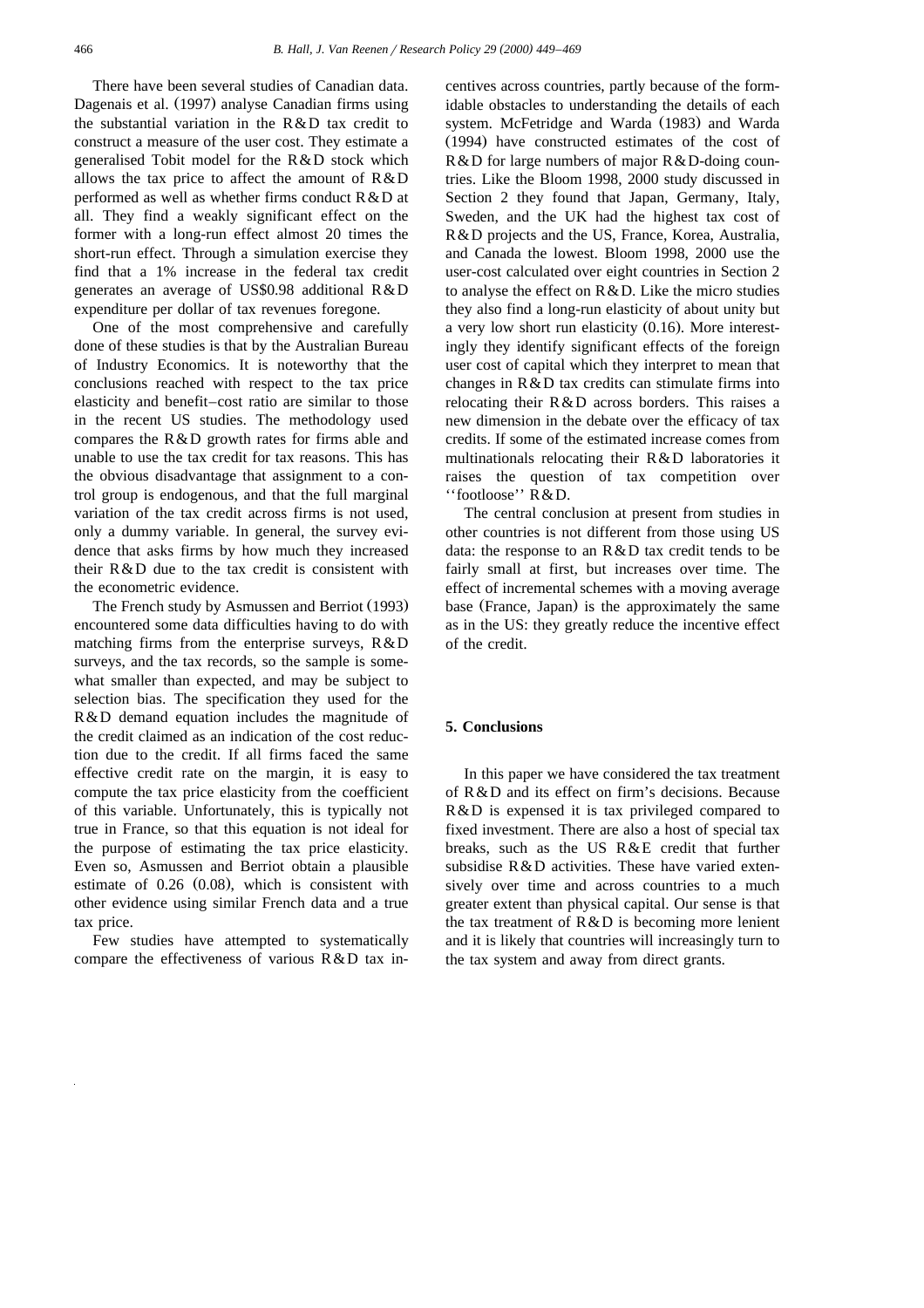One feature of the existing schemes is that they imply very heterogenous prices facing firms. This variation is a useful source of identification of the effect of price changes on quantity demanded, although there are still relatively few studies that have used this. Taken as a whole there is substantial evidence that tax has an effect of R&D performed, the most compelling evidence coming from the quasi-experimental approach of calculating a user cost of R&D and estimating an explicit econometric model. A tax price elasticity of around unity is still a good ballpark figure, although there is a good deal of variation around this from different studies as one would expect.

Looking ahead there are several ways in which the literature could grow. First, expanding beyond the US to other countries is a trend which clearly needs to be encouraged. International firm level datasets are becoming more widely available and we would emphasis to policy makers the imperative of having more open, objective, statistical evaluations of their policies. Secondly, there has been little attempt to use the variation in tax prices as an instrument for R&D in examining other variables of interest. For example we are interested in the question of the productivity effect of R&D and whether the tax credit could be used as a quasi-experiment to get better calculations of the return to R&D investments. Finally, the issue political economy cuts through many of the issues here. Why and when do governments introduce tax breaks? Are they reacting to policies in other countries as the theory of tax competition suggests they will? Understanding the process by which different policies are conceived and come to life is as important as evaluating their effects once they are born and grown up.

#### **Acknowledgements**

This paper draws on previous work by the authors Žespecially Hall, 1995a,b and Bloom et al., 1998, 2000) and their colleagues. Special thanks to Lucy Chennells, Nick Bloom and Rachel Griffith. The second author thanks funding from the ESRC Centre for Microeconomic Analysis of Fiscal Policy at the Institute for Fiscal Studies.

#### **Appendix A. Measuring the user cost of R&D**

The user cost of R&D is calculated using the standard approach of Hall and Jorgenson (1967) and King and Fullerton (1984) and that was extended to the international setting in OECD (1991) and Devereux and Pearson (1995). The aim of this approach is to derive the pre-tax real rate of return on the marginal investment project that is required to earn a minimum rate of return after tax. This will be a function of the general tax system, economic variables and the treatment of R&D expenditure in particular.

We consider a profit maximising firm which increases its R&D stock by one unit in period one, then disposes of that unit in the second period. The tax system affects the cost of making this investment in two ways. First, the revenue earned from the investment is taxed at rate  $\tau$ . Second, the cost of the investment to the firm is reduced by depreciation allowances and tax credits.

Assuming that depreciation allowances are given on a declining balance basis at rate  $\phi$ , and begin in the first period the value of the depreciation allowance will be  $\tau_t \phi_t$  in period one, and in subsequent periods the value falls by  $(1 - \phi)$ . <sup>12</sup> Denote the net present value of the stream of these depreciation allowances  $A_t^d$ ,

$$
A_t^d = \tau_i \phi_t + \frac{\tau_i \phi_t (1 - \phi_t)}{(1 + r_t)} + \frac{\tau_i \phi_t (1 - \phi_t)^2}{(1 + r_t)} + \cdots
$$
  
= 
$$
\frac{\tau_i \phi_t (1 + r_t)}{(\phi_t + r_t)}
$$

where  $r<sub>t</sub>$  is the discount rate and the asset and country subscripts have been omitted for simplicity.

Similarly we can calculate the net present value of the tax credit,  $A_f^c$ , which will depend on the type of tax credit available on R&D expenditure. The main features that affect the value of a tax credit are whether the credit applies to total or incremental

<sup>&</sup>lt;sup>12</sup> In practice depreciation allowances generally begin in the second period, or are given at half the rate in the first period. This is taken account of in the empirical application. Depreciation allowances may also be given on a straight line basis, in which case the expression for  $A_t^d$  is slightly different.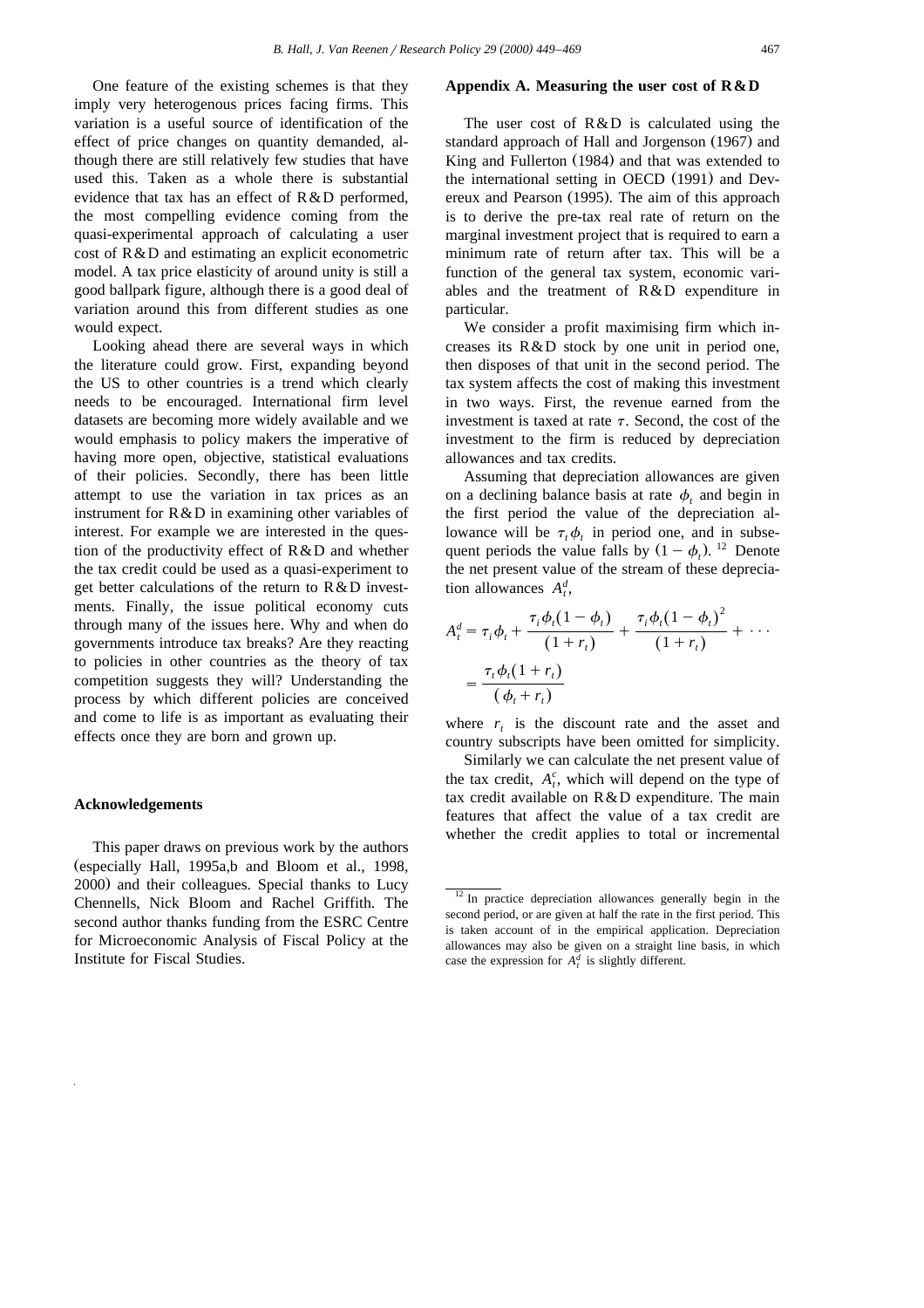expenditure, how the base level of expenditure is defined in the incremental case and whether the credit is capped on a firm by firm basis.

Under the assumption of perfect foresight and no tax exhaustion the net present value of an incremental tax credit with a base that is defined as the *k*-period moving average is

$$
A_t^c = \tau_t^c \left( B_t - \frac{1}{k} \sum_{k}^{i=1} (1 + r_t)^{-i} B_{t+i} \right) \tag{A.1}
$$

where  $\tau_i^c$  is the statutory credit rate,  $B_{t+i}$  is an indicator which takes the value 1 if  $R&D$  expenditure is above its incremental R&D base in period *t* and zero otherwise. If the credit has an absolute firm level cap, as in France, then  $A_t^c$  is assumed to be as above for firms below the credit caps and zero for those above the cap.

The depreciation allowances and tax credits vary across types of asset, countries and time. We consider investment in the manufacturing sector into three types of asset for use in  $R&D$  — current expenditure, buildings, and plant and machinery. An important assumption in the modelling strategy used here is that current expenditure on  $R & D$  is treated as an investment — that is its full value is not realised immediately. We also assume that domestic investment is financed by retained earnings.

In an individual country, the user cost of a domestic investment in  $R & D$  for each asset (indexed by *j*) is given by

$$
\rho_{jt} = \frac{1 - \left(A_{jt}^d + A_{jt}^c\right)}{1 - \tau_t} \left(r_t + \delta_j\right) \tag{A.2}
$$

where  $\delta_i$  is the economic depreciation rate of the asset. The economic depreciation rates used are 30% for current expenditure on R&D, 3.61% for buildings and 12.64% for plant and machinery. The domestic user cost of  $R\&D$  for an individual country is then given by

$$
\rho_t = \sum_{j=1}^3 w_j \rho_{jt}^d \tag{A.3}
$$

where  $w_i$  are weights equal to 0.90 for current expenditure, 0.064 for plant and machinery and 0.036 for buildings (see OECD  $(1991)$ ). The tax component of the user cost of R&D is constructed using a constant real interest rate across countries and over  $time (10\%)$ .

$$
\rho_{jt}^{\tau} = \frac{1 - \left(A_{jt}^d + A_{jt}^c\right)}{1 - \tau_t}
$$
\n(A.4)

### **References**

- Altshuler, R., 1989. A dynamic analysis of the research. National Tax Journal XLI, 453–466.
- Asmussen, E., Berriot, C., 1993. Le credit d-impot recherche, cout et effet incitatif. Ministere de l'Economie et des Finances, Paris, France (Avril 1993). Photocopied.
- Australian Bureau of Industry Economics, 1993. R&D, Innovation and Competitiveness: An Evaluation of the R&D Tax Concession. Australian Government Publishing Service, Canberra.
- Baily, M.N., Lawrence, R.Z., 1987. Tax Policies for Innovation and Competitiveness. Study commissioned by the Council on Research and Technology, Washington, DC, (April 1987). Photocopied.
- Baily, M.N., Lawrence, R.Z., 1992. Tax Incentives for R&D: What Do the Data Tell Us? Study commissioned by the Council on Research and Technology, Washington, DC, (January 1992). Photocopied.
- Bell, J., 1995. The Australian 150% tax concession for R&D. Presentation of the Australian Delegation to the OECD Ad Hoc Meeting on Fiscal Measures to Promote R&D and Innovation, Paris, France.
- Berger, P., 1993. Explicit and implicit effects of the R&D tax credit. Journal of Accounting Research 31, 131–171.
- Bernstein, J.I., 1986. The effect of direct and indirect tax incentives on Canadian industrial R&D expenditures. Canadian Public Policy XII, 438–448.
- Bernstein, J.I., Nadiri, M.I., 1989. Rates of return on physical and R&D capital and structure of the production process: crosssection and time series evidence. In: Raj, B. (Ed.), Advances in Econometrics and Modelling. Kluwer Academic Publishers, Amsterdam, pp. 170–187.
- Bloom, N., Griffith, R., Van Reenen, J., 1998. Do R&D tax credits work? Evidence from an international panel of countries 1979–1994, Institute for Fiscal Studies Working Paper W99/8.
- Bloom, N., Chennells, L., Griffith, R., Van Reenen, J., 2000. In: Lawton-Smith, H. (Ed.), The Economics of Regulation of High Technology Industries. Oxford Univ. Press, Oxford.
- Bond, S., Van Reenen, J., 1998. Econometric models of factor demand. Mimeo, IFS.
- Bond, S., Harhoff, S., Van Reenen, J., 1999. Investment, R&D and financial constraints in Britain and Germany. Institute for Fiscal Studies Working Paper Series W99/8.
- Cohen, L.R., Noll, R.G., 1991. The Technology Pork Barrel. Brookings Institution, Washington, DC.
- Collins, E., 1983. An early assessment of three R&D tax incentives provided by the Economic Recovery Tax Act of 1981.